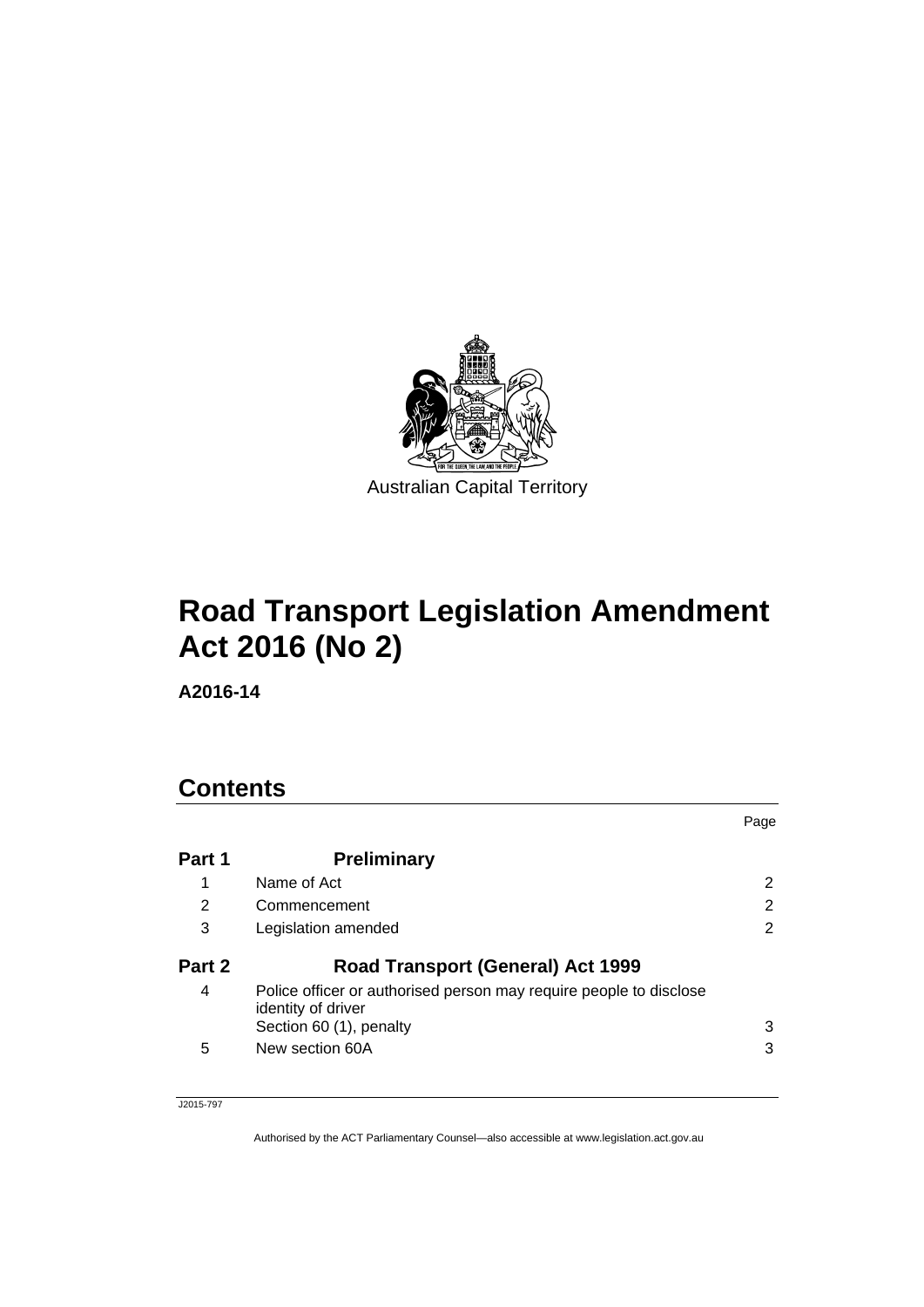| . .<br>× | ı<br>۰.<br>× |
|----------|--------------|

| 6      | Definitions-div 4.2<br>Section 61A, definition of automatic disqualification provision, new                                   |                |
|--------|-------------------------------------------------------------------------------------------------------------------------------|----------------|
|        | paragraph (aa)                                                                                                                | 5              |
| 7      | Section 61A, definition of <i>immediate</i> suspension offence                                                                | 5              |
| 8      | Section 61A, definition of <i>immediate suspension offence</i> , new<br>paragraph (aa)                                        | 5              |
| 9      | Section 61A, definition of <i>immediate</i> suspension offence,<br>paragraphs (a) to (e)                                      | 5              |
| 10     | Section 61A, definition of immediate suspension offence, new<br>paragraph (g)                                                 | 6              |
| 11     | Meaning of first offender and repeat offender-div 4.2<br>Section 61AA (5), definition of relevant offence, new paragraph (aa) | 6              |
| 12     | Section 61AA (5), definition of relevant offence, new paragraph (ca)                                                          | 6              |
| 13     | Automatic disqualification for certain other driving offences<br>New section 63 (1) (aa)                                      | $\overline{7}$ |
| 14     | New section 63 (1) (ba)                                                                                                       | $\overline{7}$ |
| 15     | Dictionary, definitions of first offender and repeat offender                                                                 | $\overline{7}$ |
| Part 3 | <b>Road Transport (Offences) Regulation 2005</b>                                                                              |                |
| 16     | Short descriptions, penalties and demerit points<br>Schedule 1, part 1.7, items 7 and 8                                       | 9              |
| 17     | Schedule 1, part 1.12, new item 7A                                                                                            | 11             |
| 18     | Schedule 1, part 1.12, item 9                                                                                                 | 12             |
| 19     | Schedule 1, part 1.13, item 72                                                                                                | 13             |
| Part 4 | <b>Road Transport (Safety and Traffic</b>                                                                                     |                |
|        | <b>Management) Act 1999</b>                                                                                                   |                |
| 20     | Offences against Act-application of Criminal Code etc<br>Section 5AA, note 1                                                  | 14             |
| 21     | New section 5AB                                                                                                               | 14             |
| 22     | New section 5C                                                                                                                | 16             |
| 23     |                                                                                                                               |                |
|        | Furious, reckless or dangerous driving<br>Section 7 (1), penalty                                                              | 16             |
| 24     | Aggravated offence-furious, reckless or dangerous driving<br>Section 7A (1) (a) (i)                                           | 17             |

contents 2 Road Transport Legislation Amendment Act 2016 (No 2)

A2016-14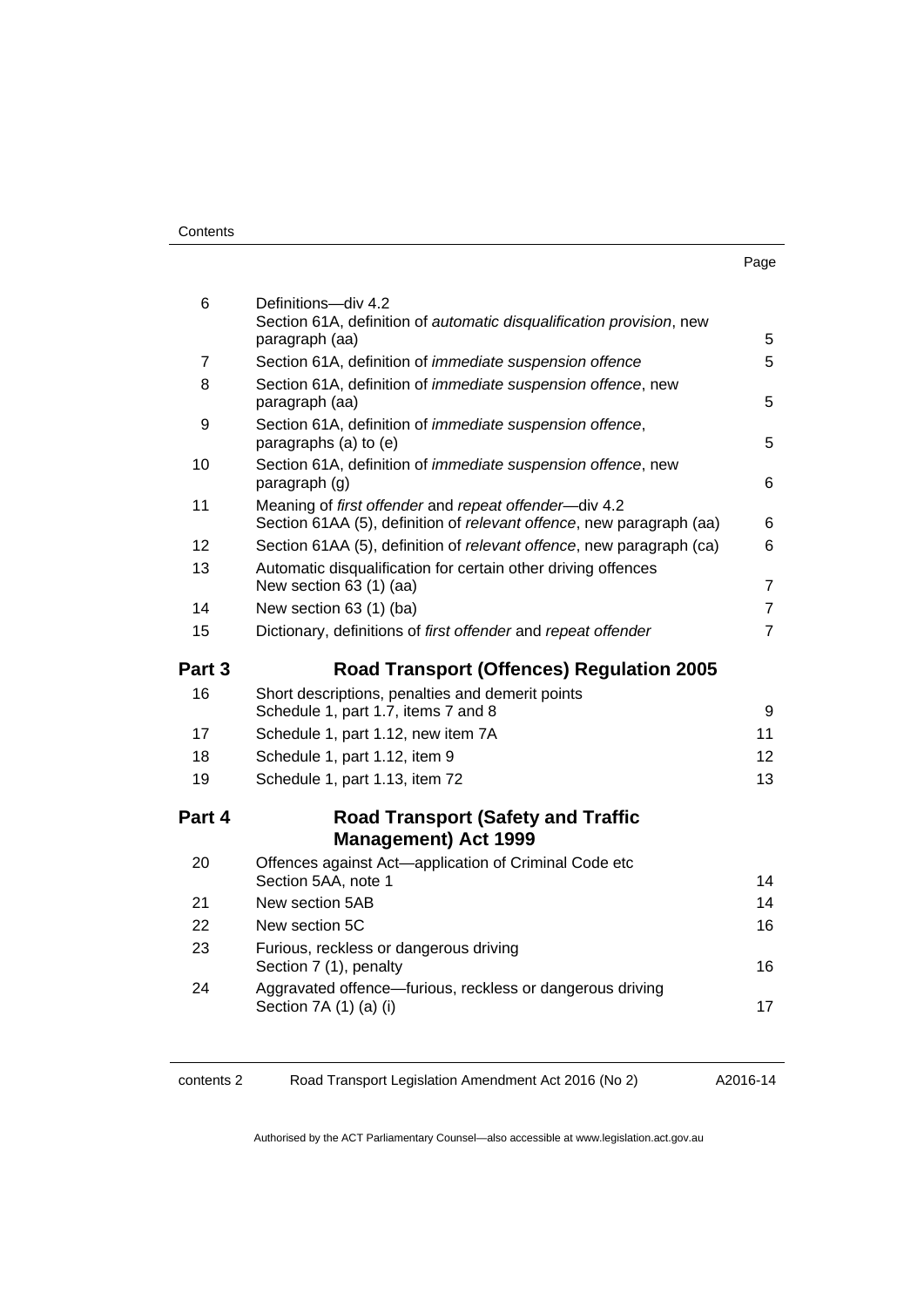| ×<br>× | ۰. |
|--------|----|

| 25     | Meaning of first offender and repeat offender—div 2.3<br>Section 10AA (5), definition of <i>impounding offence</i> , new<br>paragraph (ba) | 17 |
|--------|--------------------------------------------------------------------------------------------------------------------------------------------|----|
| 26     | Impounding or forfeiture of vehicles on conviction etc for certain<br>offences<br>Section 10B (1)                                          | 17 |
| 27     | Section 10B (6) (a)                                                                                                                        | 18 |
| 28     | Powers of police officers to issue surrender notices for motor vehicles<br>Section 10BA (1)                                                | 18 |
| 29     | Powers of police officers to seize and impound vehicles used in<br>committing certain offences<br>Section 10C (1) (a)                      | 19 |
| 30     | Section 10C (3)                                                                                                                            | 19 |
| 31     | New section 10C (3A) and (3B)                                                                                                              | 19 |
| 32     | Section 10C (8), new definition of garage                                                                                                  | 20 |
| 33     | Registered operator and interested people to be notified<br>Section 10D (2)                                                                | 20 |
| 34     | Keeping of certain vehicles seized or surrendered<br>Section 10E (6), definition of relevant offence, new paragraph (ba)                   | 20 |
| 35     | Dictionary, definitions of first offender and repeat offender                                                                              | 21 |
| Part 5 | <b>Road Transport (Safety and Traffic</b><br><b>Management) Regulation 2000</b>                                                            |    |
| 36     | Section 109 heading                                                                                                                        | 22 |
| 37     | Section 109 (1) and (2)                                                                                                                    | 22 |

A2016-14

contents 3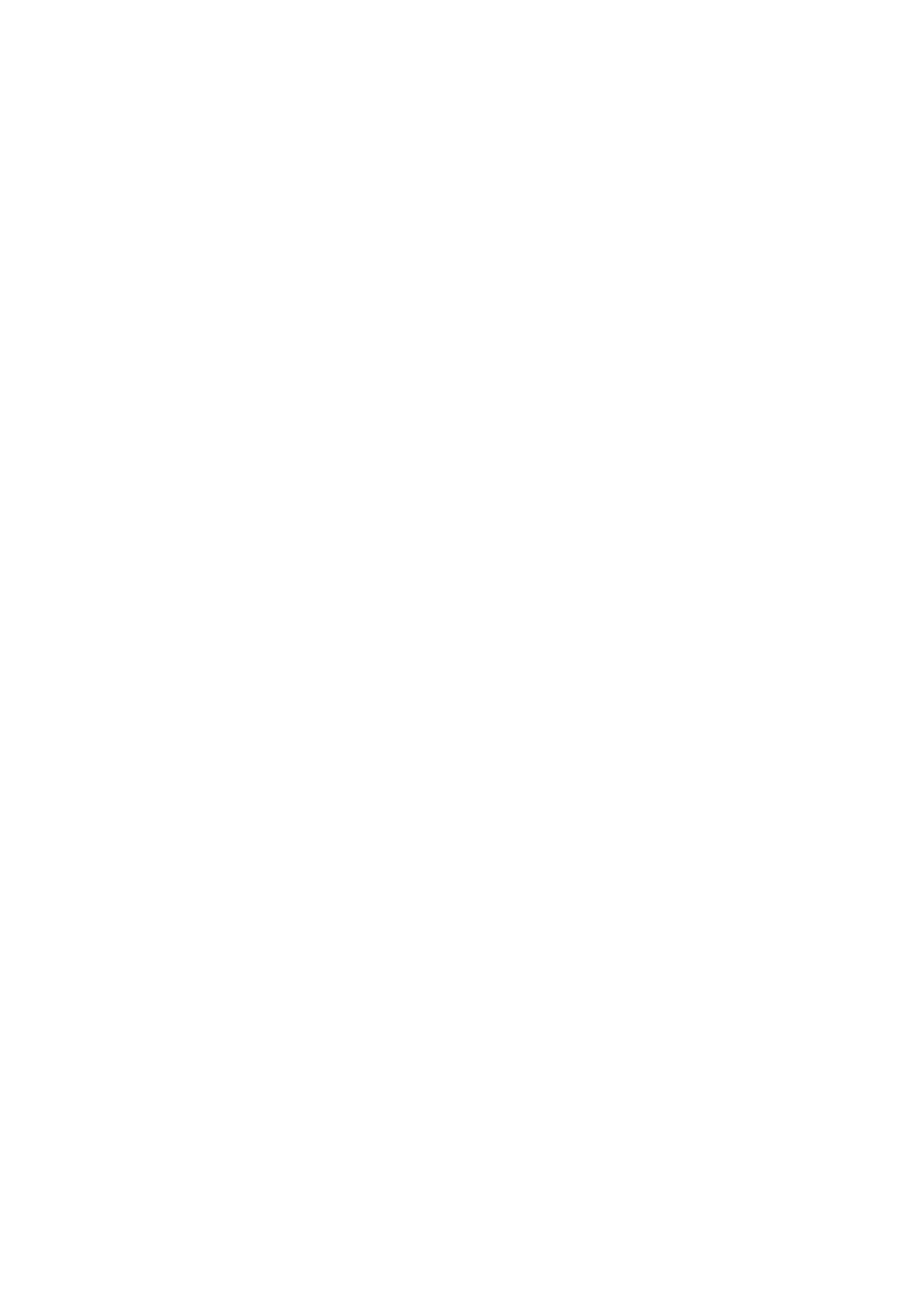

# **Road Transport Legislation Amendment Act 2016 (No 2)**

**A2016-14** 

Ī

An Act to amend legislation about road transport

The Legislative Assembly for the Australian Capital Territory enacts as follows:

J2015-797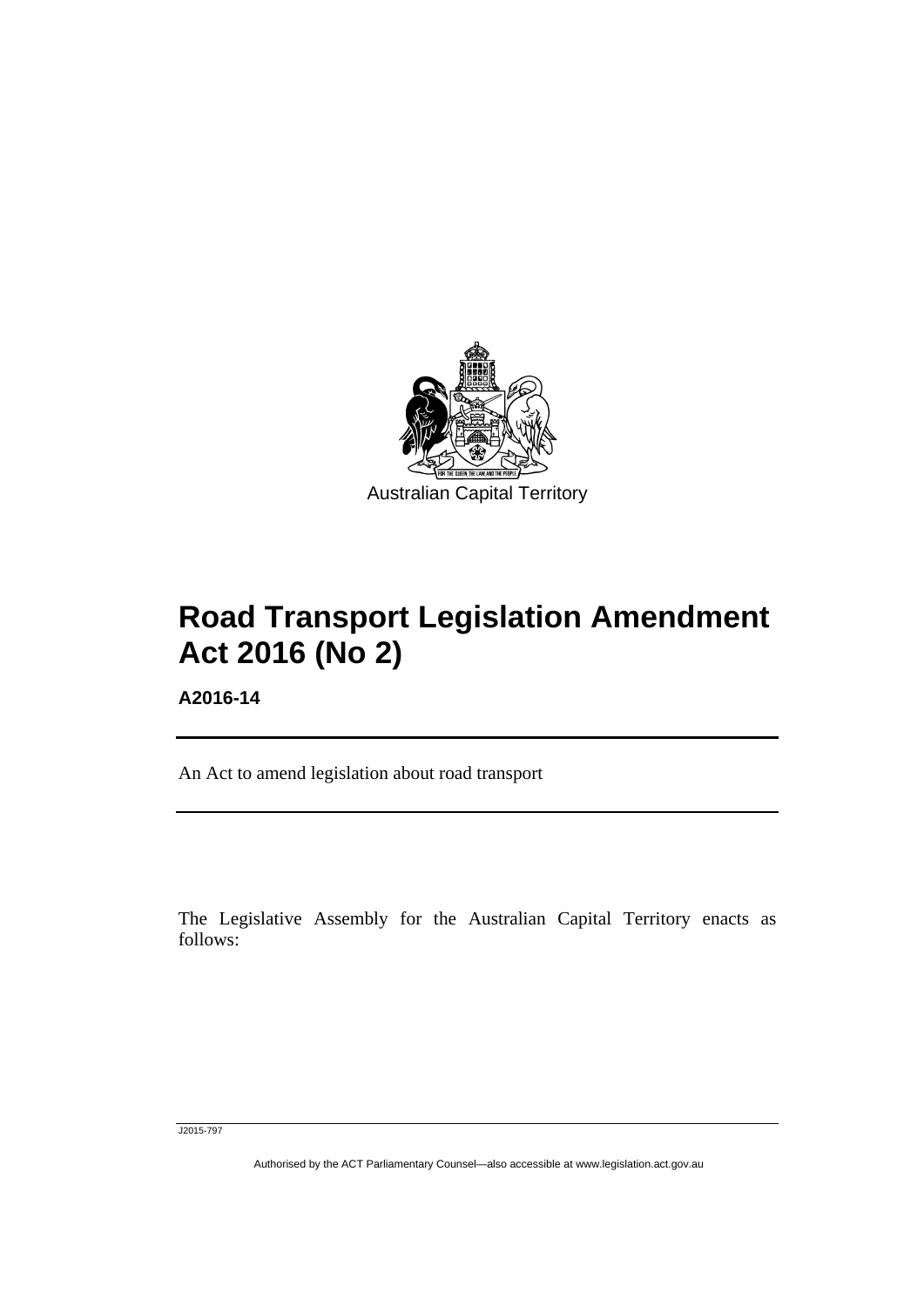### Part 1 **Preliminary**

Section 1

# <span id="page-5-0"></span>**Part 1** Preliminary

## <span id="page-5-1"></span>**1 Name of Act**  This Act is the *Road Transport Legislation Amendment Act 2016 (No 2)*.

<span id="page-5-3"></span><span id="page-5-2"></span>

| <b>Commencement</b>                                                                                                                        |
|--------------------------------------------------------------------------------------------------------------------------------------------|
| This Act commences on the day after its notification day.                                                                                  |
| The naming and commencement provisions automatically commence on<br><b>Note</b><br>the notification day (see Legislation Act, $s$ 75 (1)). |
| <b>Legislation amended</b>                                                                                                                 |
| This Act amends the following legislation:                                                                                                 |
| <b>Road Transport (General) Act 1999</b><br>$\bullet$                                                                                      |

- *[Road Transport \(Offences\) Regulation 2005](http://www.legislation.act.gov.au/sl/2005-11)*
- *[Road Transport \(Safety and Traffic Management\) Act 1999](http://www.legislation.act.gov.au/a/1999-80)*
- *[Road Transport \(Safety and Traffic Management\)](http://www.legislation.act.gov.au/sl/2000-10)  [Regulation 2000](http://www.legislation.act.gov.au/sl/2000-10)*.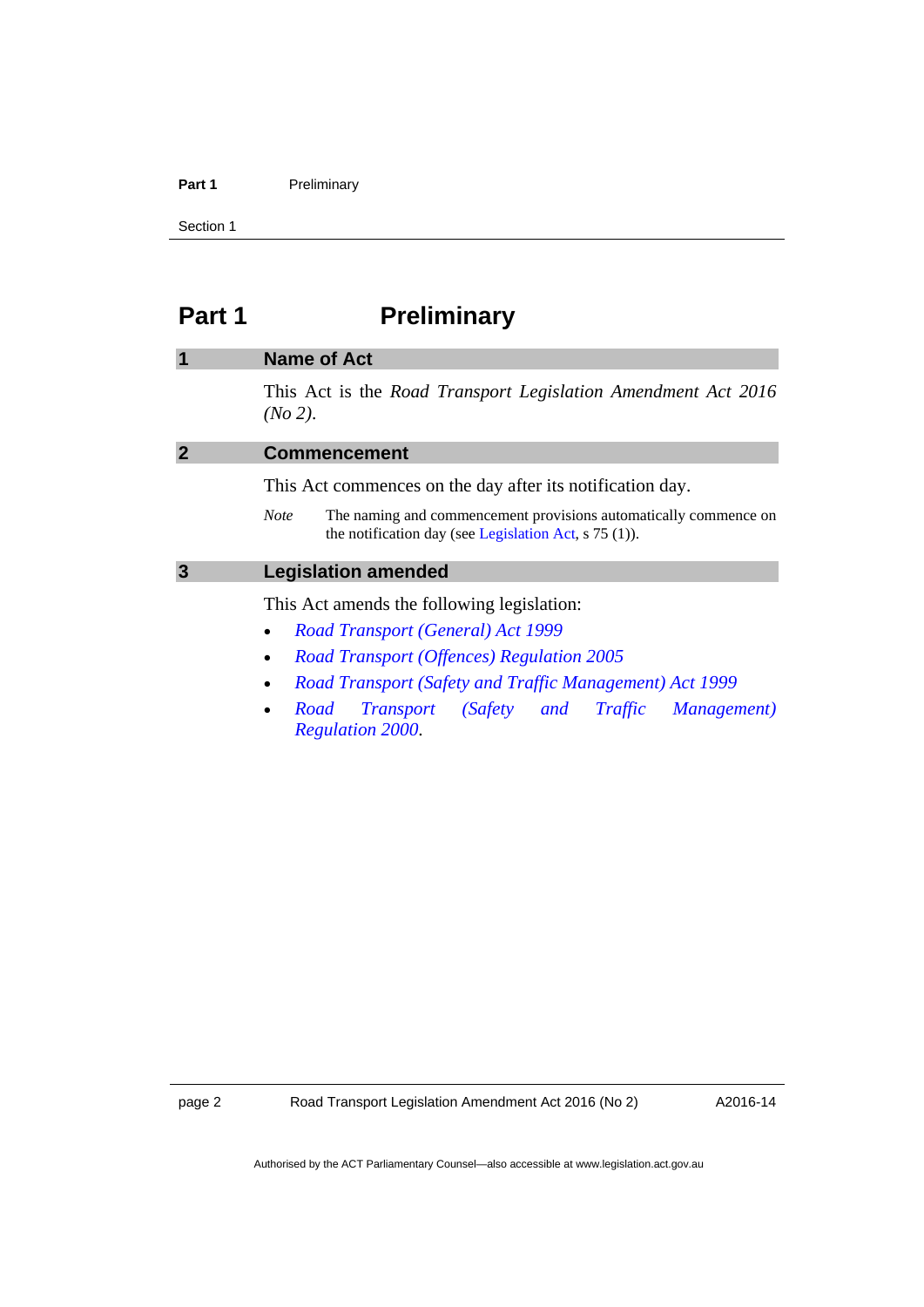# <span id="page-6-0"></span>**Part 2 Road Transport (General) Act 1999**

### <span id="page-6-1"></span>**4 Police officer or authorised person may require people to disclose identity of driver Section 60 (1), penalty**

### *substitute*

### Maximum penalty:

- (a) for an offence against the *[Road Transport \(Safety and Traffic](http://www.legislation.act.gov.au/a/1999-80)  [Management\) Act 1999](http://www.legislation.act.gov.au/a/1999-80)*, section 5C (Failing to stop motor vehicle for police), for a first offender—100 penalty units, imprisonment for 12 months or both; or
- (b) for an offence against the *[Road Transport \(Safety and Traffic](http://www.legislation.act.gov.au/a/1999-80)  [Management\) Act 1999](http://www.legislation.act.gov.au/a/1999-80)*, section 5C, for a repeat offender— 300 penalty units, imprisonment for 3 years or both; or
- (c) in any other case—20 penalty units.

### <span id="page-6-2"></span>**5 New section 60A**

*insert* 

### **60A Meaning of** *first offender* **and** *repeat offender***—s 60**

- (1) A person who is convicted or found guilty of a failing to identify or stop offence is a *first offender* in relation to the offence if the person is not a repeat offender in relation to the offence.
	- *Note Found guilty*, of an offence—see the [Legislation Act](http://www.legislation.act.gov.au/a/2001-14), dictionary, pt 1.

A2016-14

page 3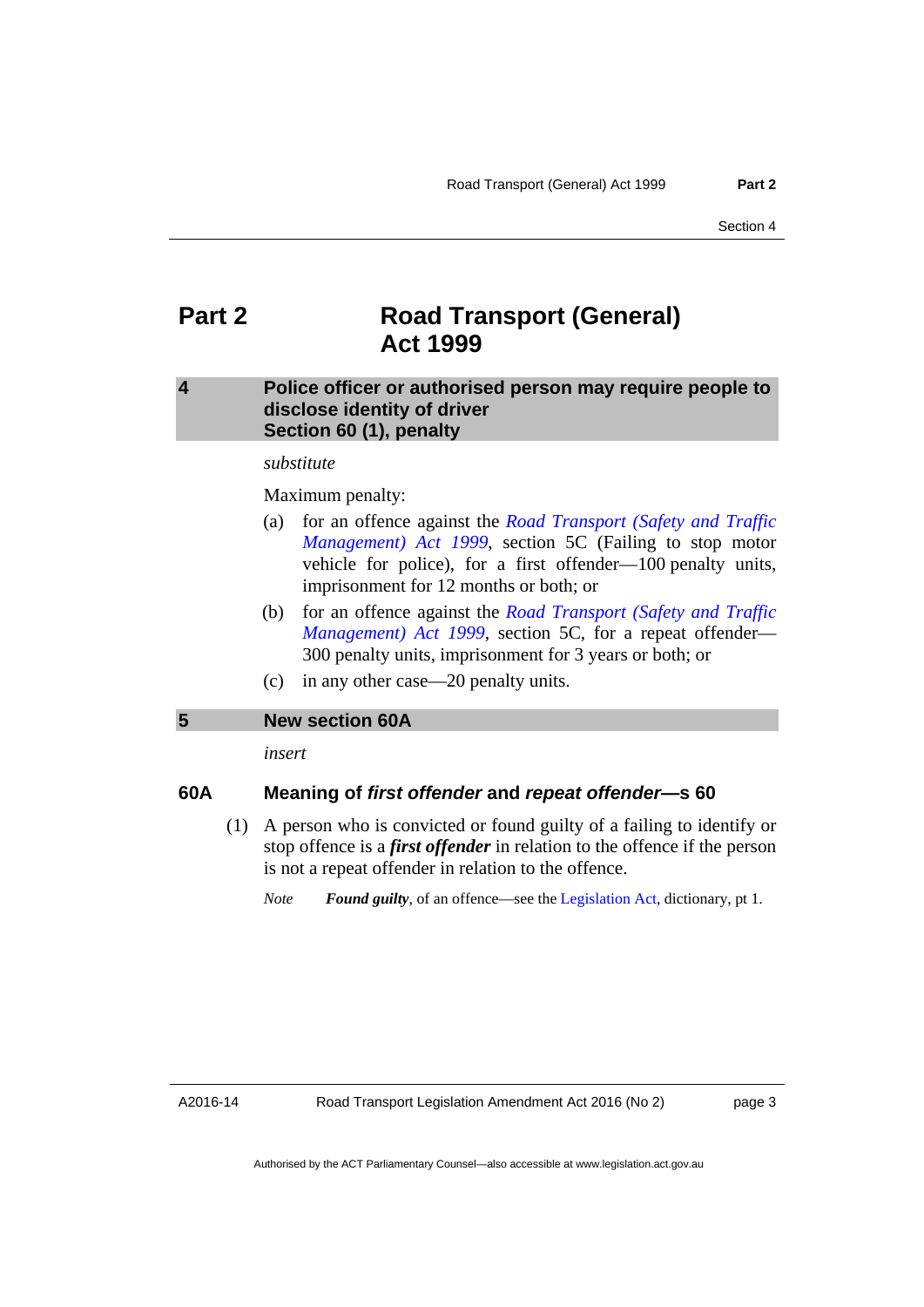- (2) A person who is convicted or found guilty of a failing to identify or stop offence (the *relevant offence*) is a *repeat offender* in relation to the offence if—
	- (a) the person has been convicted or found guilty of a failing to identify or stop offence at any time before the relevant offence was committed (whether or not the person has been convicted or found guilty of the failing to identify or stop offence when the person committed the relevant offence); or
	- (b) the person is convicted or found guilty of 1 or more failing to identify or stop offences concurrently with being convicted of the relevant offence, and 1 or more of the identification offences were committed before the relevant offence.
- (3) In this section:

### *failing to identify or stop offence* means—

- (a) an offence against section 60 (1) (which is about requiring people to disclose the identity of a driver), if the requirement is to give information about the driver of a motor vehicle who is alleged to have committed an offence against the *[Road](http://www.legislation.act.gov.au/a/1999-80)  [Transport \(Safety and Traffic Management\) Act 1999](http://www.legislation.act.gov.au/a/1999-80)*, section 5C (Failing to stop motor vehicle for police); or
- (b) an offence against the *[Road Transport \(Safety and Traffic](http://www.legislation.act.gov.au/a/1999-80)  [Management\) Act 1999](http://www.legislation.act.gov.au/a/1999-80)*, section 5C (which is about failing to stop a motor vehicle when asked or signalled to do so by a police officer).

A2016-14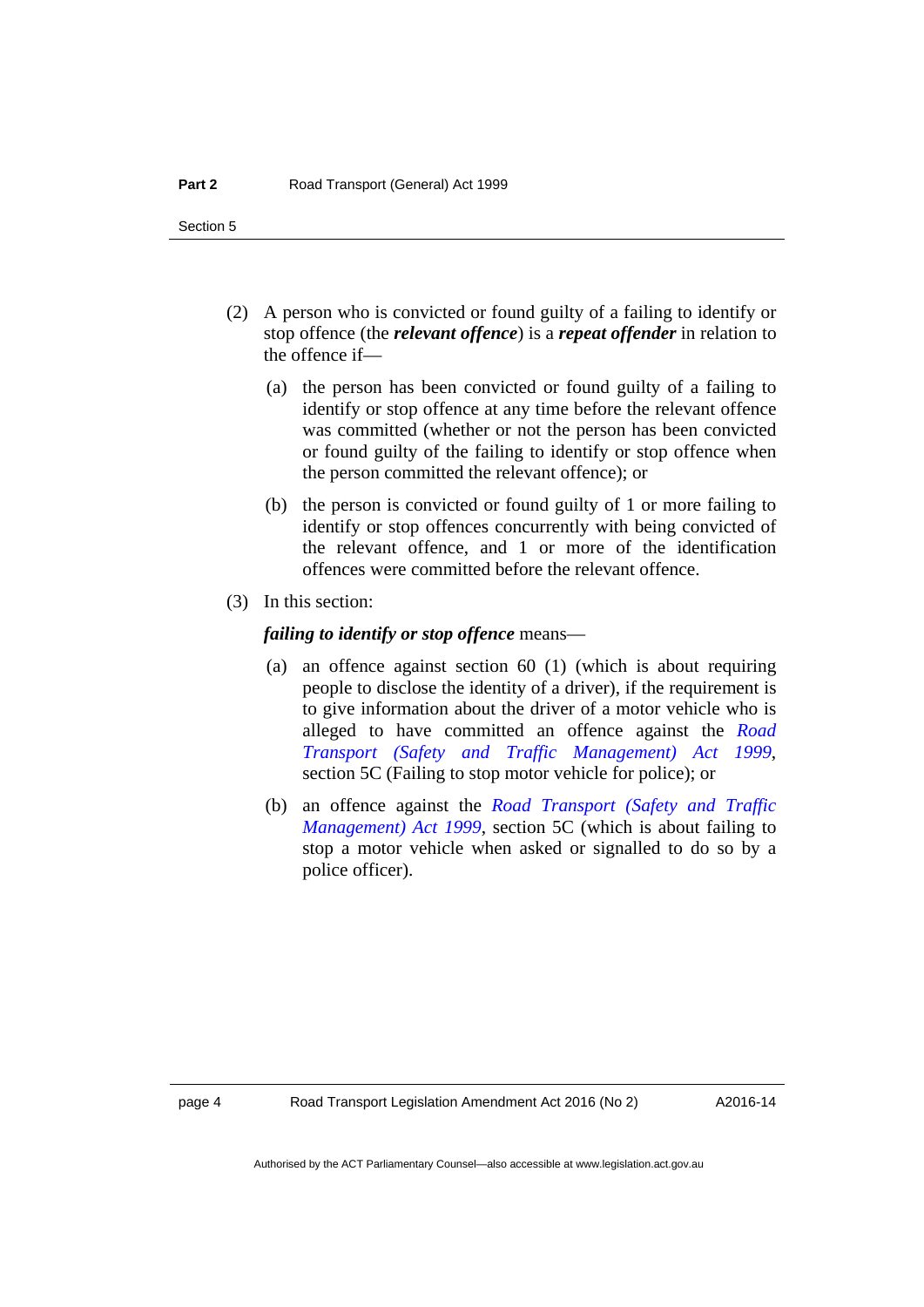### <span id="page-8-0"></span>**6 Definitions—div 4.2 Section 61A, definition of** *automatic disqualification provision***, new paragraph (aa)**

*before paragraph (a), insert* 

 (aa) section 60 (which is about requiring people to disclose the identity of a driver), if the requirement is to give information about the driver of a motor vehicle who is alleged to have committed an offence against the *[Road Transport \(Safety and](http://www.legislation.act.gov.au/a/1999-80)  [Traffic Management\) Act 1999](http://www.legislation.act.gov.au/a/1999-80)*, section 5C (Failing to stop motor vehicle for police);

### <span id="page-8-1"></span>**7 Section 61A, definition of** *immediate suspension offence*

*omit* 

of the *[Road Transport \(Alcohol and Drugs\) Act 1977](http://www.legislation.act.gov.au/a/1977-17)*

<span id="page-8-2"></span>

### **8 Section 61A, definition of** *immediate suspension offence***, new paragraph (aa)**

*before paragraph (a), insert* 

 (aa) section 60 (Police officer or authorised person may require people to disclose identity of driver), if the requirement is to give information about the driver of a motor vehicle who is alleged to have committed an offence against the *[Road](http://www.legislation.act.gov.au/a/1999-80)  [Transport \(Safety and Traffic Management\) Act 1999](http://www.legislation.act.gov.au/a/1999-80)*, section 5C (Failing to stop motor vehicle for police);

### <span id="page-8-3"></span>**9 Section 61A, definition of** *immediate suspension offence***, paragraphs (a) to (e)**

*before* 

section

*insert* 

the *[Road Transport \(Alcohol and Drugs\) Act 1977](http://www.legislation.act.gov.au/a/1977-17)*,

A2016-14

Road Transport Legislation Amendment Act 2016 (No 2)

page 5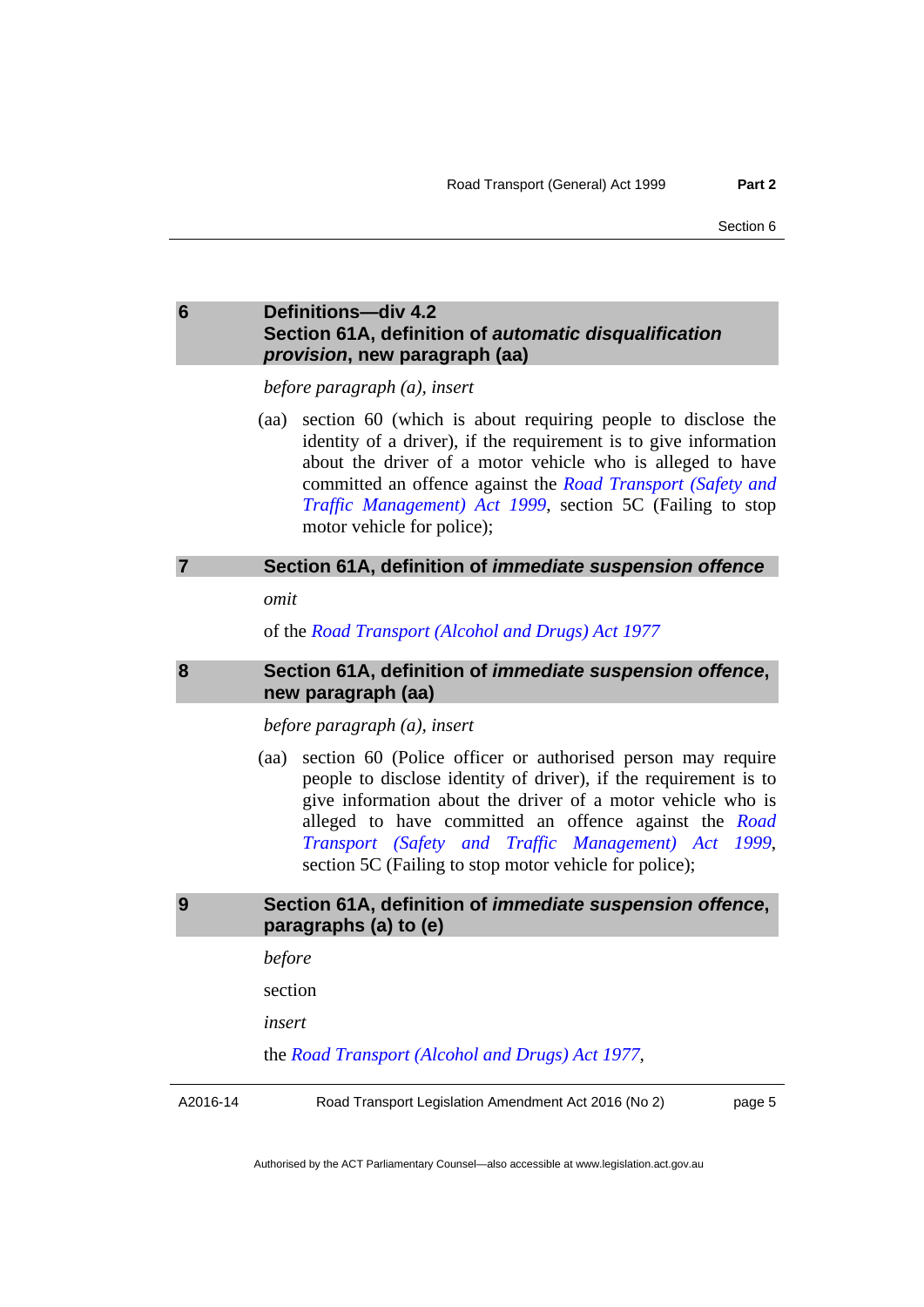### <span id="page-9-0"></span>**10 Section 61A, definition of** *immediate suspension offence***, new paragraph (g)**

### *insert*

 (g) the *[Road Transport \(Safety and Traffic Management\)](http://www.legislation.act.gov.au/a/1999-80)  [Act 1999](http://www.legislation.act.gov.au/a/1999-80)*, section 5C (Failing to stop motor vehicle for police).

### <span id="page-9-1"></span>**11 Meaning of** *first offender* **and** *repeat offender***—div 4.2 Section 61AA (5), definition of** *relevant offence***, new paragraph (aa)**

### *insert*

 (aa) an offence against section 60 (which is about requiring people to disclose the identity of a driver), if the requirement is to give information about the driver of a motor vehicle who is alleged to have committed an offence against the *[Road Transport](http://www.legislation.act.gov.au/a/1999-80)  [\(Safety and Traffic Management\) Act 1999](http://www.legislation.act.gov.au/a/1999-80)*, section 5C (Failing to stop motor vehicle for police);

### <span id="page-9-2"></span>**12 Section 61AA (5), definition of** *relevant offence***, new paragraph (ca)**

### *insert*

 (ca) an offence against the *[Road Transport \(Safety and Traffic](http://www.legislation.act.gov.au/a/1999-80)  [Management\) Act 1999](http://www.legislation.act.gov.au/a/1999-80)*, section 5C (Failing to stop motor vehicle for police);

A2016-14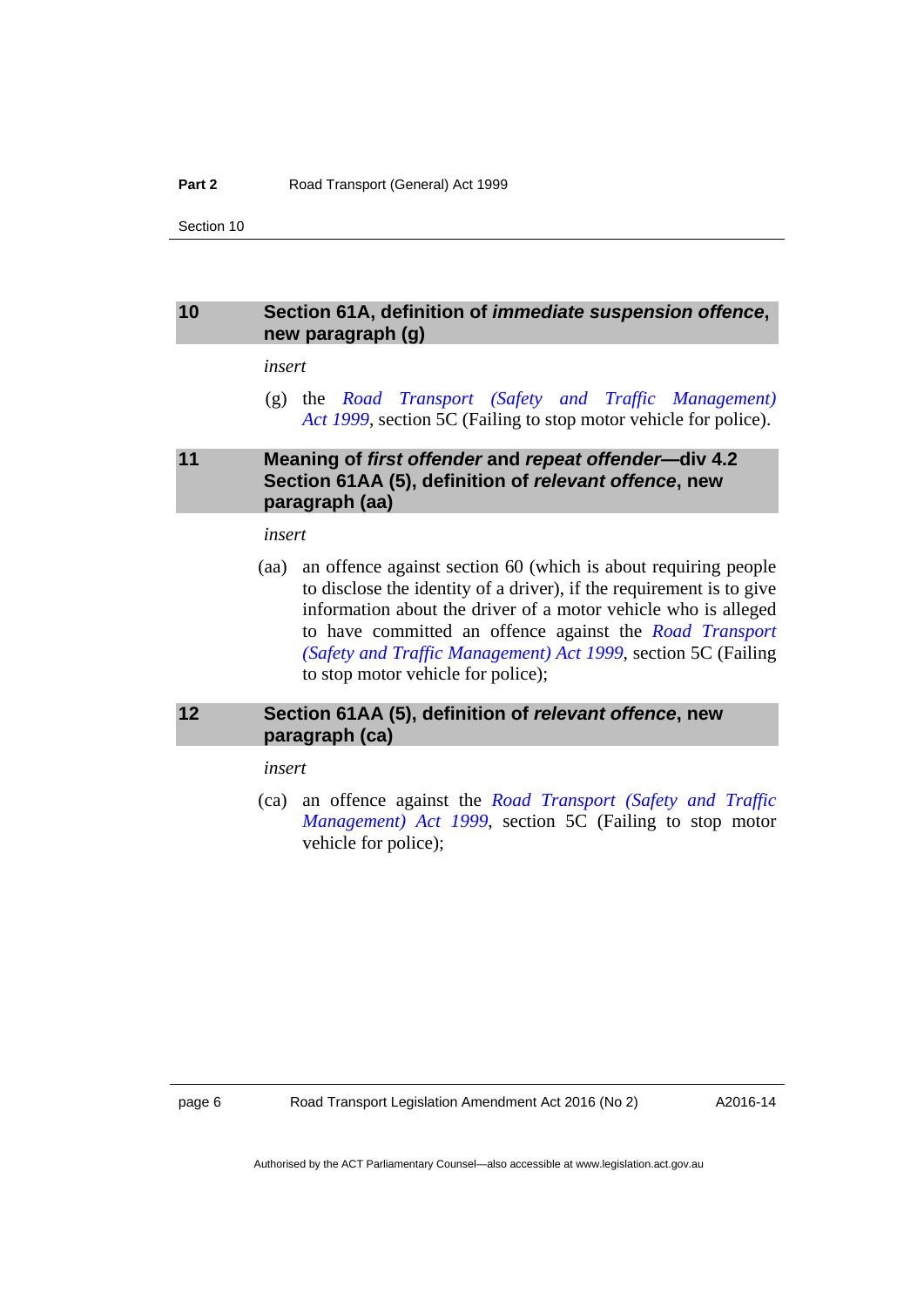### <span id="page-10-0"></span>**13 Automatic disqualification for certain other driving offences New section 63 (1) (aa)**

*before paragraph (a), insert* 

 (aa) an offence against section 60 (which is about requiring people to disclose the identity of a driver), if the requirement is to give information about the driver of a motor vehicle who is alleged to have committed an offence against the *[Road Transport](http://www.legislation.act.gov.au/a/1999-80)  [\(Safety and Traffic Management\) Act 1999](http://www.legislation.act.gov.au/a/1999-80)*, section 5C (Failing to stop motor vehicle for police);

### <span id="page-10-1"></span>**14 New section 63 (1) (ba)**

*insert* 

 (ba) an offence against the *[Road Transport \(Safety and Traffic](http://www.legislation.act.gov.au/a/1999-80)  [Management\) Act 1999](http://www.legislation.act.gov.au/a/1999-80)*, section 5C (which is about failing to stop a motor vehicle when asked or signalled to do so by a police officer);

### <span id="page-10-2"></span>**15 Dictionary, definitions of** *first offender* **and** *repeat offender*

### *substitute*

### *first offender*—

- (a) for section 60 (Police officer or authorised person may require people to disclose identity of driver)—see section 60A; and
- (b) for division 4.2 (Licence suspension, disqualification and related matters)—see section 61AA.

page 7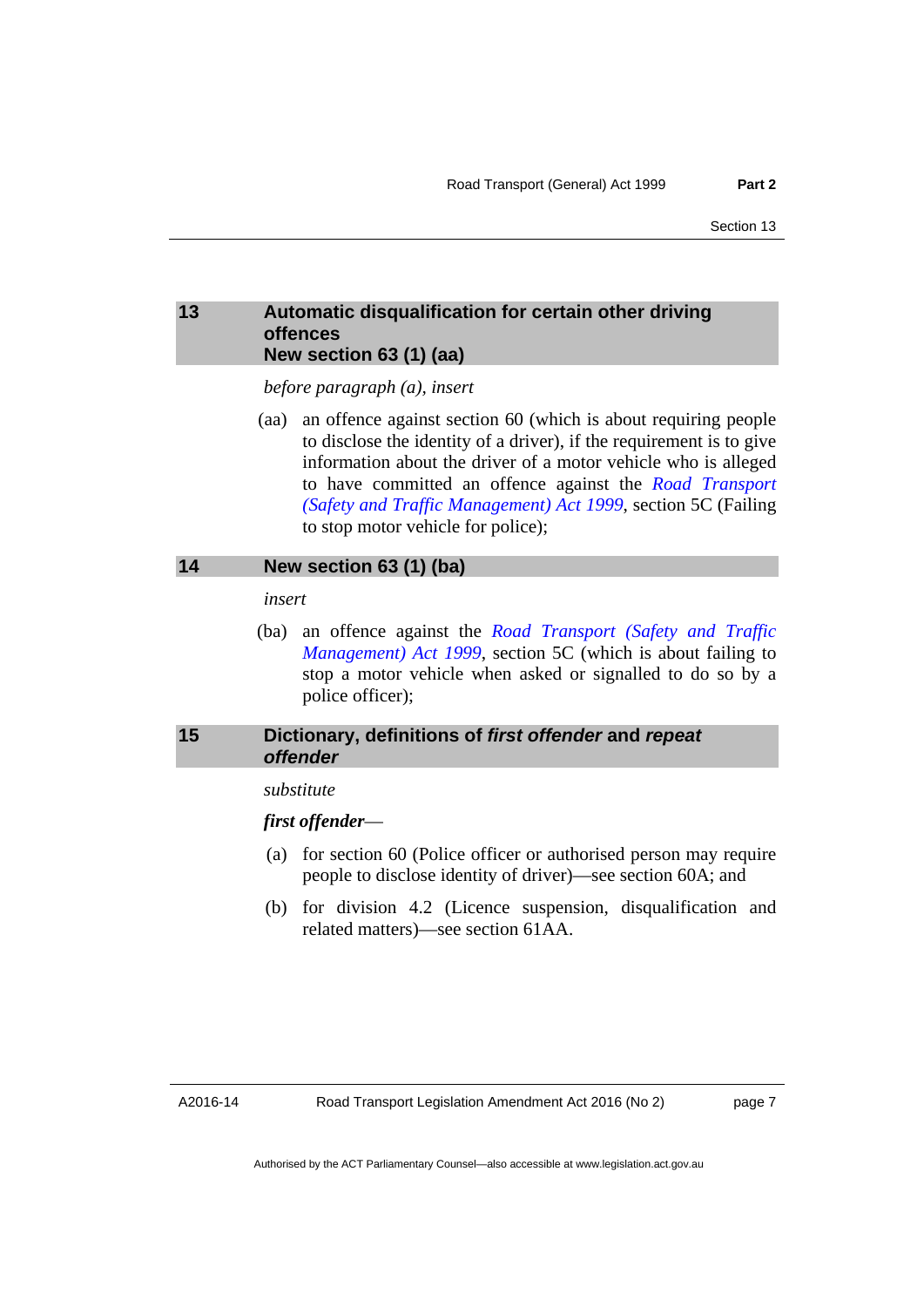### *repeat offender*—

- (a) for section 60 (Police officer or authorised person may require people to disclose identity of driver)—see section 60A; and
- (b) for division 4.2 (Licence suspension, disqualification and related matters)—see section 61AA.

page 8 Road Transport Legislation Amendment Act 2016 (No 2)

A2016-14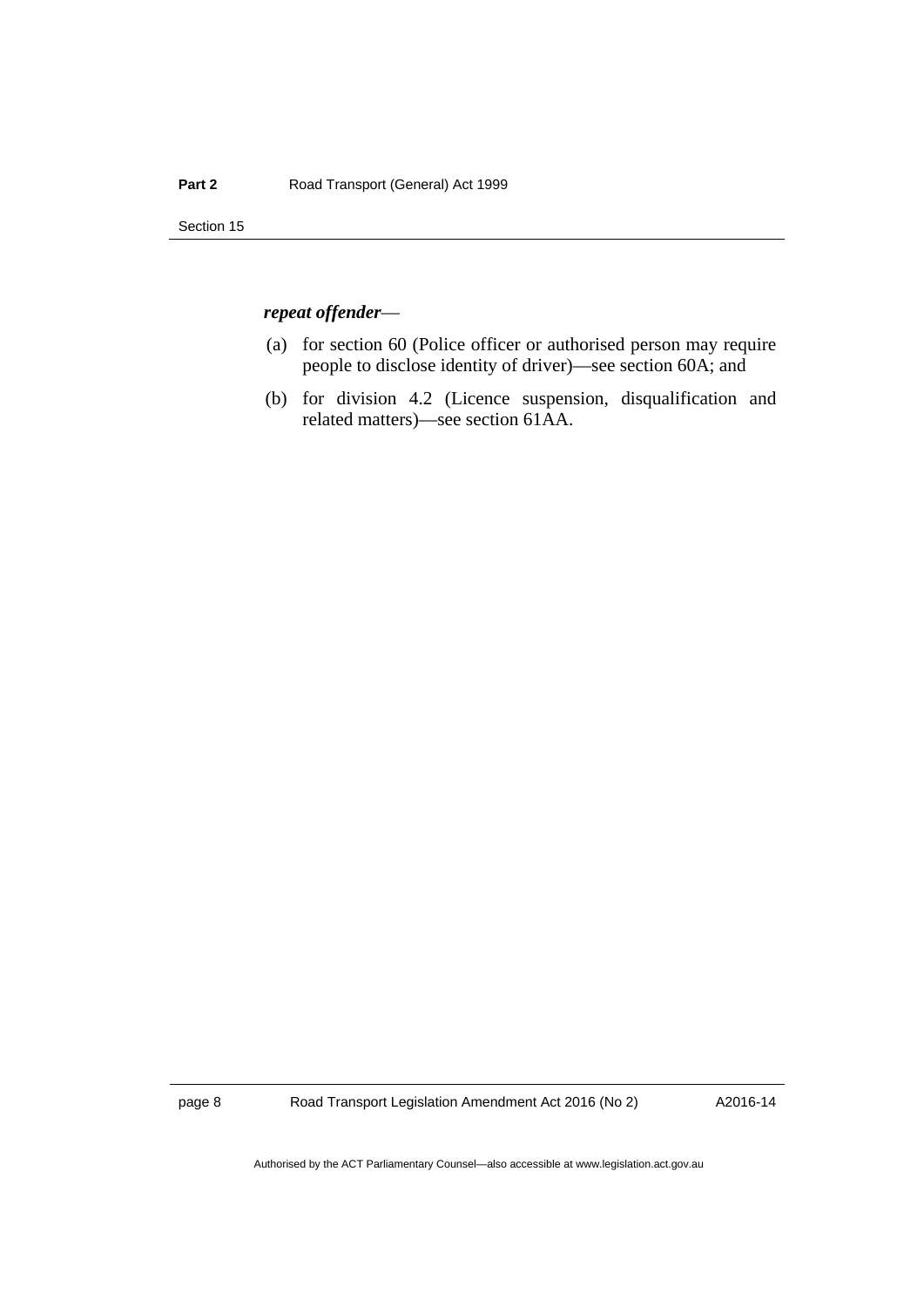|  |  | Road Transport (Offences) Regulation 2005 | Part 3 |
|--|--|-------------------------------------------|--------|
|--|--|-------------------------------------------|--------|

# **Part 3 Road Transport (Offences) Regulation 2005**

### **16 Short descriptions, penalties and demerit points Schedule 1, part 1.7, items 7 and 8**

|     | substitute                                                                                                                    |                                                                                                                                                           |                                          |  |
|-----|-------------------------------------------------------------------------------------------------------------------------------|-----------------------------------------------------------------------------------------------------------------------------------------------------------|------------------------------------------|--|
|     | 60(1)(a)                                                                                                                      |                                                                                                                                                           |                                          |  |
| 7.1 | • for offence against<br><b>Road Transport</b><br>(Safety and Traffic<br>Management)<br>Act 1999, s 5C, for<br>first offender | responsible person/possessor not give<br>particulars of driver/written signed<br>statement required by police<br>officer/authorised person-first offender | $100$ pu $/$<br>12 months<br>prison/both |  |

<span id="page-12-1"></span><span id="page-12-0"></span>

A2016-14 Road Transport Legislation Amendment Act 2016 (No 2) page 9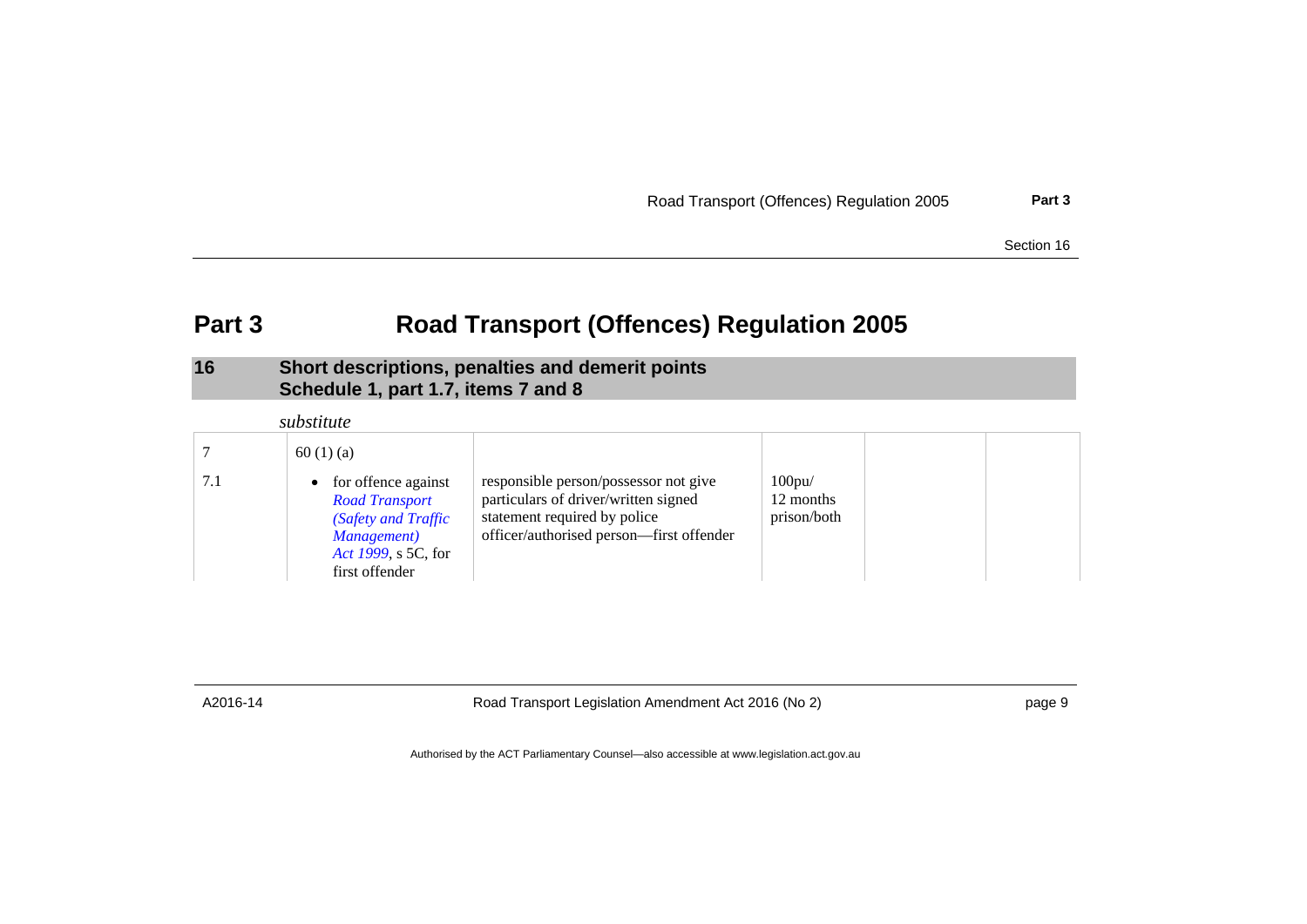#### **Part 3**Road Transport (Offences) Regulation 2005

### Section 16

| 7.2      | for offence against<br><b>Road Transport</b><br>(Safety and Traffic<br>Management)<br>Act 1999, s 5C, for<br>repeat offender            | responsible person/possessor not give<br>particulars of driver/written signed<br>statement required by police<br>officer/authorised person—repeat offender | $300$ pu $/$<br>3 years<br>prison/both   |     |  |
|----------|-----------------------------------------------------------------------------------------------------------------------------------------|------------------------------------------------------------------------------------------------------------------------------------------------------------|------------------------------------------|-----|--|
| 7.3      | in any other case                                                                                                                       | responsible person/possessor not give<br>particulars of driver/written signed<br>statement required by police<br>officer/authorised person                 | 20                                       | 236 |  |
| 8<br>8.1 | 60(1)(b)<br>for offence against<br><b>Road Transport</b><br>(Safety and Traffic<br>Management)<br>Act 1999, s 5C, for<br>first offender | other person not give particulars of driver<br>required by police officer/authorised<br>person-first offender                                              | $100$ pu $/$<br>12 months<br>prison/both |     |  |

page 10 **Road Transport Legislation Amendment Act 2016 (No 2)** A2016-14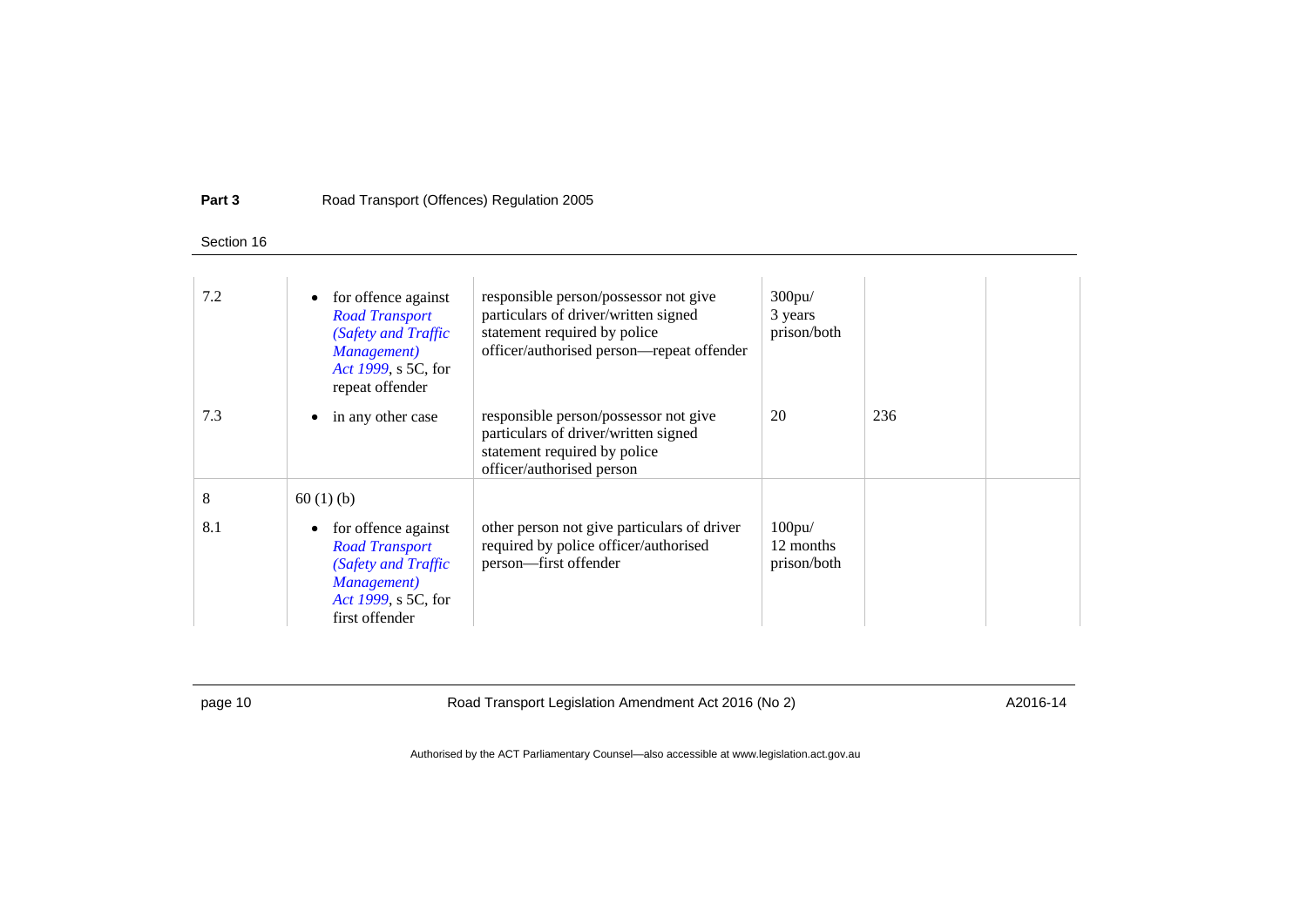### Road Transport (Offences) Regulation 2005 **Part 3**

| Section 17 |  |
|------------|--|
|            |  |

| 8.2 | • for offence against<br><b>Road Transport</b><br>(Safety and Traffic<br>Management)<br>Act 1999, s 5C, for<br>repeat offender | other person not give particulars of driver<br>required by police officer/authorised<br>person—repeat offender | $300$ pu $/$<br>3 years<br>prison/both |     |  |
|-----|--------------------------------------------------------------------------------------------------------------------------------|----------------------------------------------------------------------------------------------------------------|----------------------------------------|-----|--|
| 8.3 | in any other case<br>$\bullet$                                                                                                 | other person not give particulars of driver<br>required by police officer/authorised<br>person                 | 20                                     | 236 |  |

# **17 Schedule 1, part 1.12, new item 7A**

|      | insert         |                                                      |             |  |
|------|----------------|------------------------------------------------------|-------------|--|
| 7Α   | 5C             |                                                      |             |  |
| 7A.1 | first offender | fail to stop motor vehicle for police—first   100pu/ |             |  |
|      |                | offender                                             | 12 months   |  |
|      |                |                                                      | prison/both |  |

<span id="page-14-0"></span>

A2016-14 Road Transport Legislation Amendment Act 2016 (No 2) page 11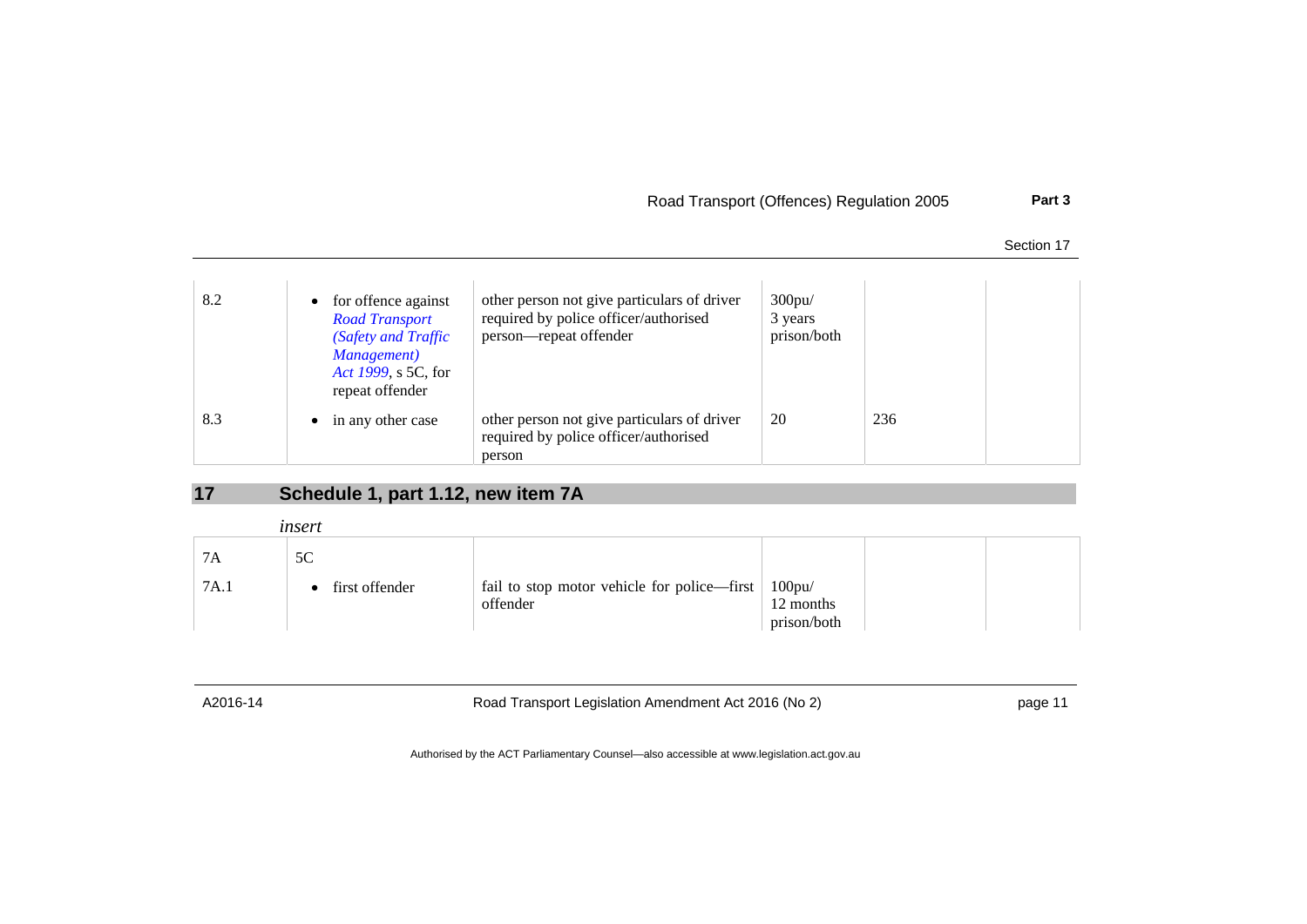#### **Part 3**Road Transport (Offences) Regulation 2005

Section 18

| 7A.2 | repeat offender | fail to stop motor vehicle for police— | $300$ pu/   |
|------|-----------------|----------------------------------------|-------------|
|      |                 | repeat offender                        | vears       |
|      |                 |                                        | prison/both |

# **18 Schedule 1, part 1.12, item 9**

*substitute* 

|     | 7(1)                                                                      |                                                                                                                                     |                                        |  |
|-----|---------------------------------------------------------------------------|-------------------------------------------------------------------------------------------------------------------------------------|----------------------------------------|--|
| 9.1 | first offender, for<br>aggravated offence<br>(fail to stop for<br>police) | aggravated offence (fail to stop for<br>police)—drive furiously/recklessly/at speed<br>dangerous/in way dangerous—first<br>offender | $300$ pu $/$<br>3 years<br>prison/both |  |

<span id="page-15-0"></span>

page 12 **Road Transport Legislation Amendment Act 2016 (No 2)** A2016-14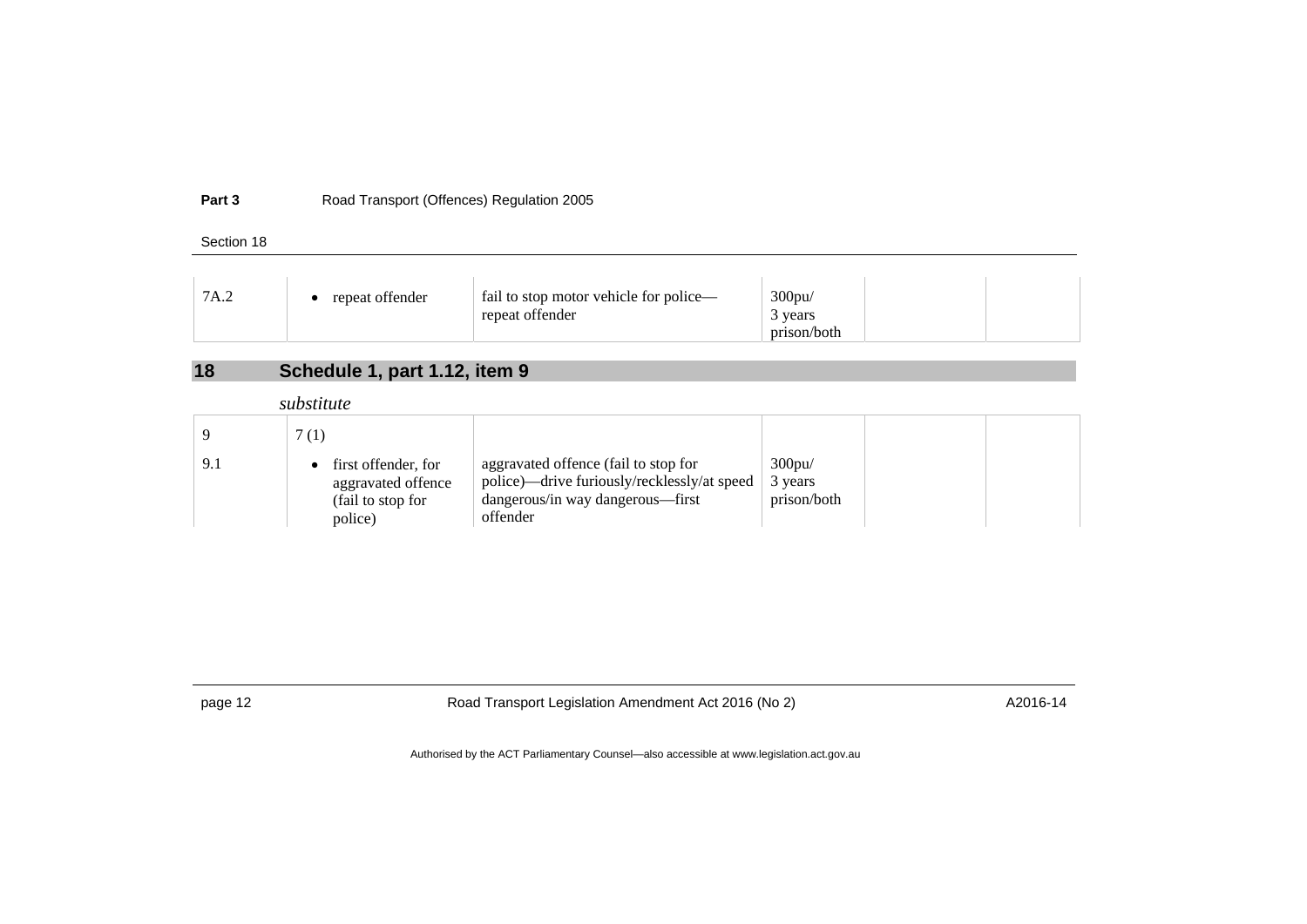Road Transport (Offences) Regulation 2005 **Part 3**

Section 19

| 9.2 | repeat offender, for<br>aggravated offence (fail to<br>stop for police) | aggravated offence (fail to stop for<br>police)—drive furiously/recklessly/at<br>speed dangerous/in way dangerous—repeat<br>offender | $500$ pu $/$<br>5 years<br>prison/both   |
|-----|-------------------------------------------------------------------------|--------------------------------------------------------------------------------------------------------------------------------------|------------------------------------------|
| 9.3 | for other aggravated<br>$\bullet$<br>offence                            | aggravated offence—drive furiously/<br>recklessly/at speed dangerous/in way<br>dangerous                                             | 200pu/<br>24 months<br>prison/both       |
| 9.4 | $\bullet$ in any other case                                             | drive furiously/<br>recklessly/at speed dangerous/in way<br>dangerous                                                                | $100$ pu $/$<br>12 months<br>prison/both |

## **19 Schedule 1, part 1.13, item 72**

*omit* 

<span id="page-16-0"></span>

A2016-14 Road Transport Legislation Amendment Act 2016 (No 2) page 13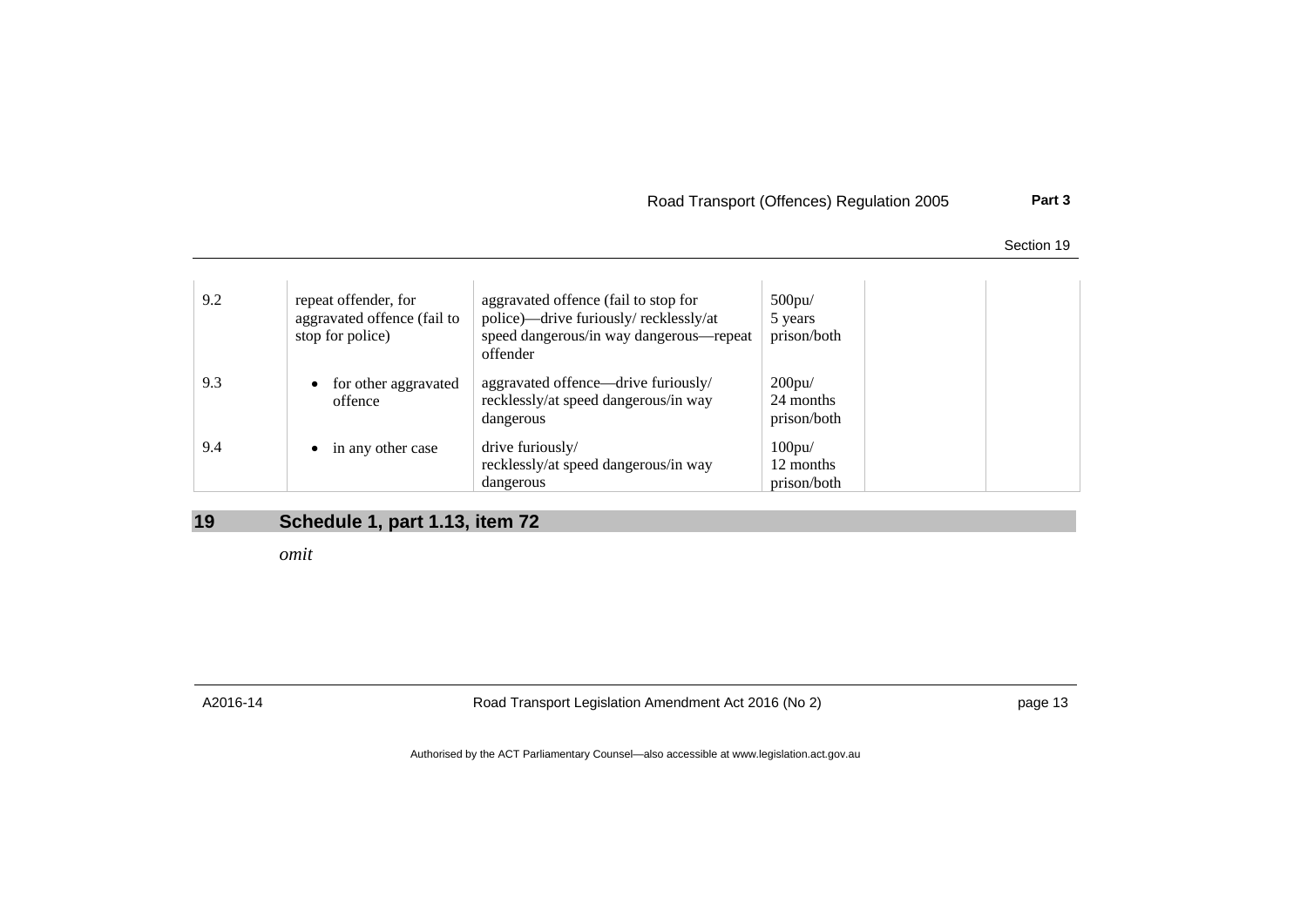# <span id="page-17-0"></span>**Part 4 Road Transport (Safety and Traffic Management) Act 1999**

### <span id="page-17-1"></span>**20 Offences against Act—application of Criminal Code etc Section 5AA, note 1**

*insert* 

s 5C (Failing to stop motor vehicle for police)

<span id="page-17-2"></span>

| 2 <sup>1</sup> | <b>New section 5AB</b> |
|----------------|------------------------|
|                |                        |

*in division 2.1, before section 5A, insert* 

### **5AB Meaning of** *first offender* **and** *repeat offender***—div 2.1**

 (1) A person who is convicted or found guilty of a failing to stop offence is a *first offender* in relation to the offence if the person is not a repeat offender in relation to the offence.

*Note Found guilty*, of an offence—see the [Legislation Act](http://www.legislation.act.gov.au/a/2001-14), dictionary, pt 1.

- (2) A person who is convicted or found guilty of a failing to stop offence (the *relevant offence*) is a *repeat offender* in relation to the offence if—
	- (a) the person has been convicted or found guilty of a failing to stop offence at any time before the relevant offence was committed (whether or not the person has been convicted or found guilty of the failing to stop offence when the person committed the relevant offence); or
	- (b) the person is convicted or found guilty of 1 or more failing to stop offences concurrently with being convicted of the relevant offence, and 1 or more of the failing to stop offences were committed before the relevant offence.

A2016-14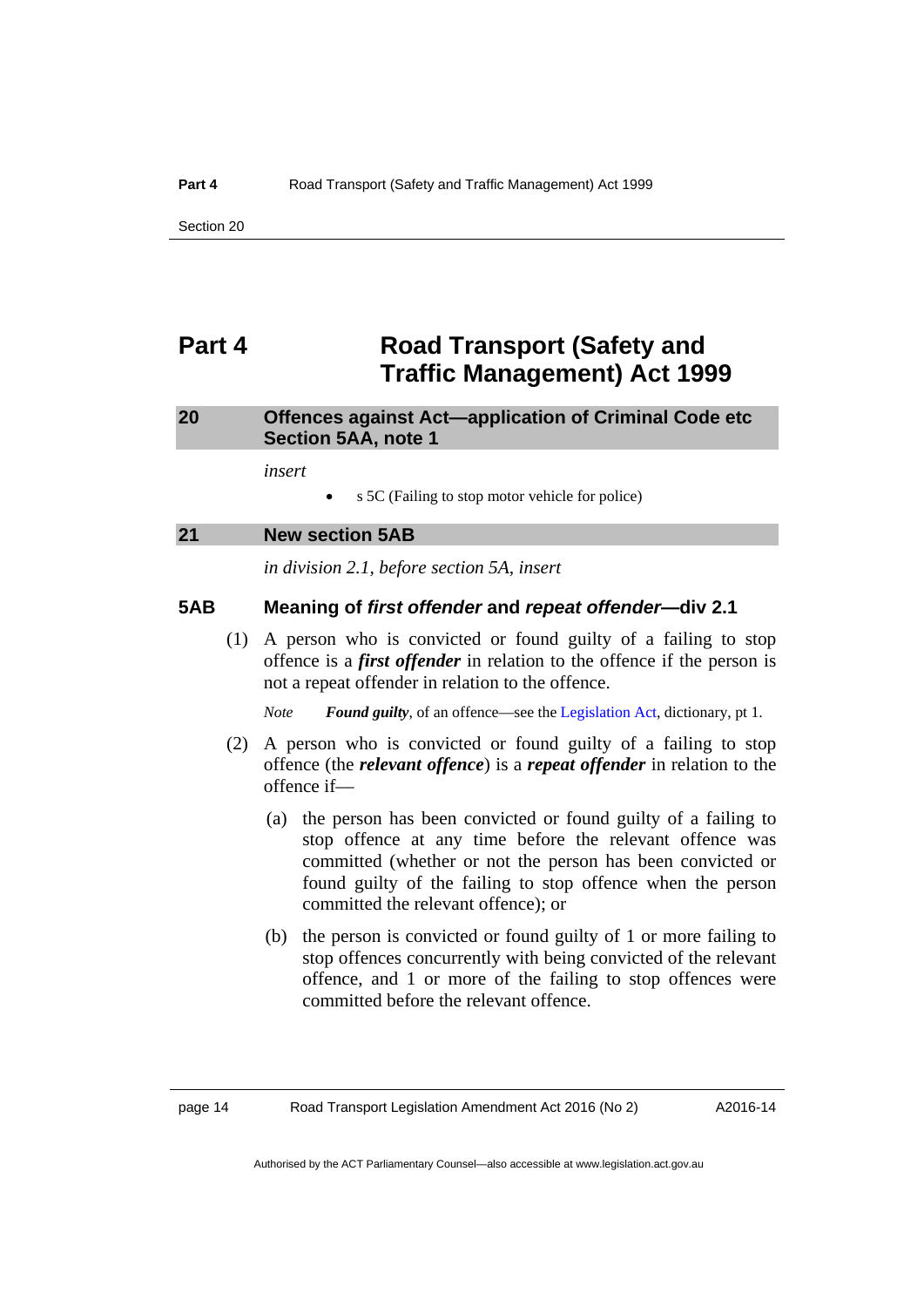- (3) However, a person who is convicted or found guilty of a failing to stop offence that was committed before the commencement of the *Road Transport Legislation Amendment Act 2016 (No 2)*, section 21 (the *pre-commencement offence*) is a *repeat offender* in relation to the offence only if—
	- (a) the person has been convicted or found guilty of a failing to stop offence within 5 years before being convicted or found guilty of the pre-commencement offence; or
	- (b) the person is convicted or found guilty of 1 or more failing to stop offences concurrently with being convicted or found guilty of the pre-commencement offence, and 1 or more of the failing to stop offences were committed before the pre-commencement offence.
- (4) Subsection (3) and this subsection expire 5 years after the day this section commences.
- (5) In this section:

### *failing to stop offence* means—

- (a) an offence against section 5C (Failing to stop motor vehicle for police); or
- (b) an offence against section 7 (Furious, reckless or dangerous driving) (the *current offence*) that is an aggravated offence because a circumstance mentioned in section  $7A(1)(a)(i)$ existed at the time of the current offence; or
- (c) an offence against the *[Road Transport \(General\) Act 1999](http://www.legislation.act.gov.au/a/1999-77)*, section 60 (1) (which is about requiring people to disclose the identity of a driver), if the requirement is to give information about the driver of a motor vehicle who is alleged to have committed an offence against section 5C.

page 15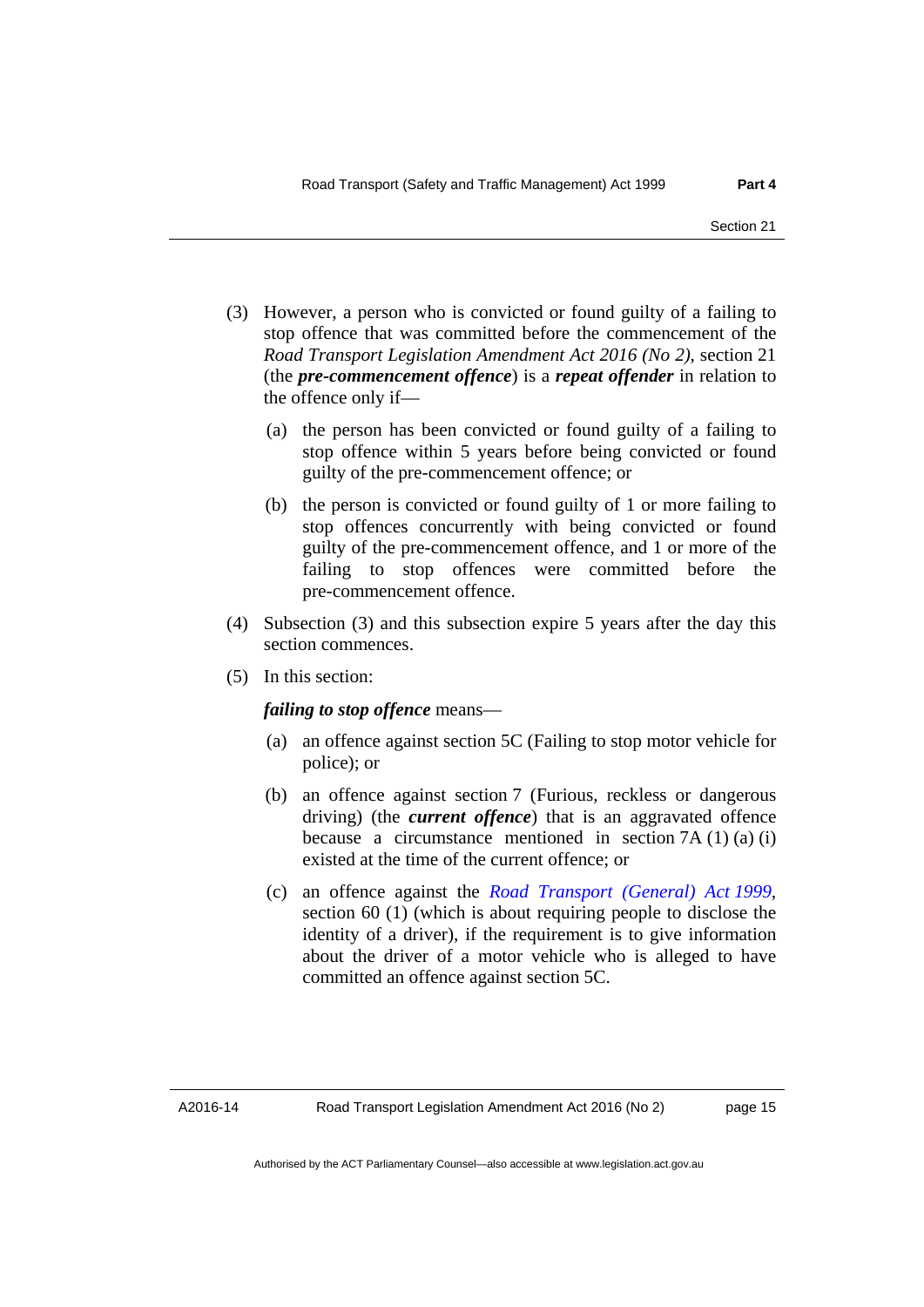### <span id="page-19-0"></span>**22 New section 5C**

*insert* 

### **5C Failing to stop motor vehicle for police**

A person commits an offence if—

- (a) the person is driving a motor vehicle; and
- (b) a police officer asks or signals the person to stop the motor vehicle; and
- (c) the person fails to comply with the police officer's request or signal as soon as practicable.

Maximum penalty:

- (a) for an offence by a first offender—100 penalty units, imprisonment for 12 months or both; or
- (b) for an offence by a repeat offender—300 penalty units, imprisonment for 3 years or both.
- *Note* Automatic licence disqualification applies to an offence against this section (see *[Road Transport \(General\) Act 1999](http://www.legislation.act.gov.au/a/1999-77)*, s 63).

### <span id="page-19-1"></span>**23 Furious, reckless or dangerous driving Section 7 (1), penalty**

### *substitute*

Maximum penalty:

- (a) for an aggravated offence by a first offender in which a circumstance mentioned in section 7A (1) (a) (i) exists— 300 penalty units, imprisonment for 3 years or both; or
- (b) for an aggravated offence by a repeat offender in which a circumstance mentioned in section 7A (1) (a) (i) exists— 500 penalty units, imprisonment for 5 years or both; or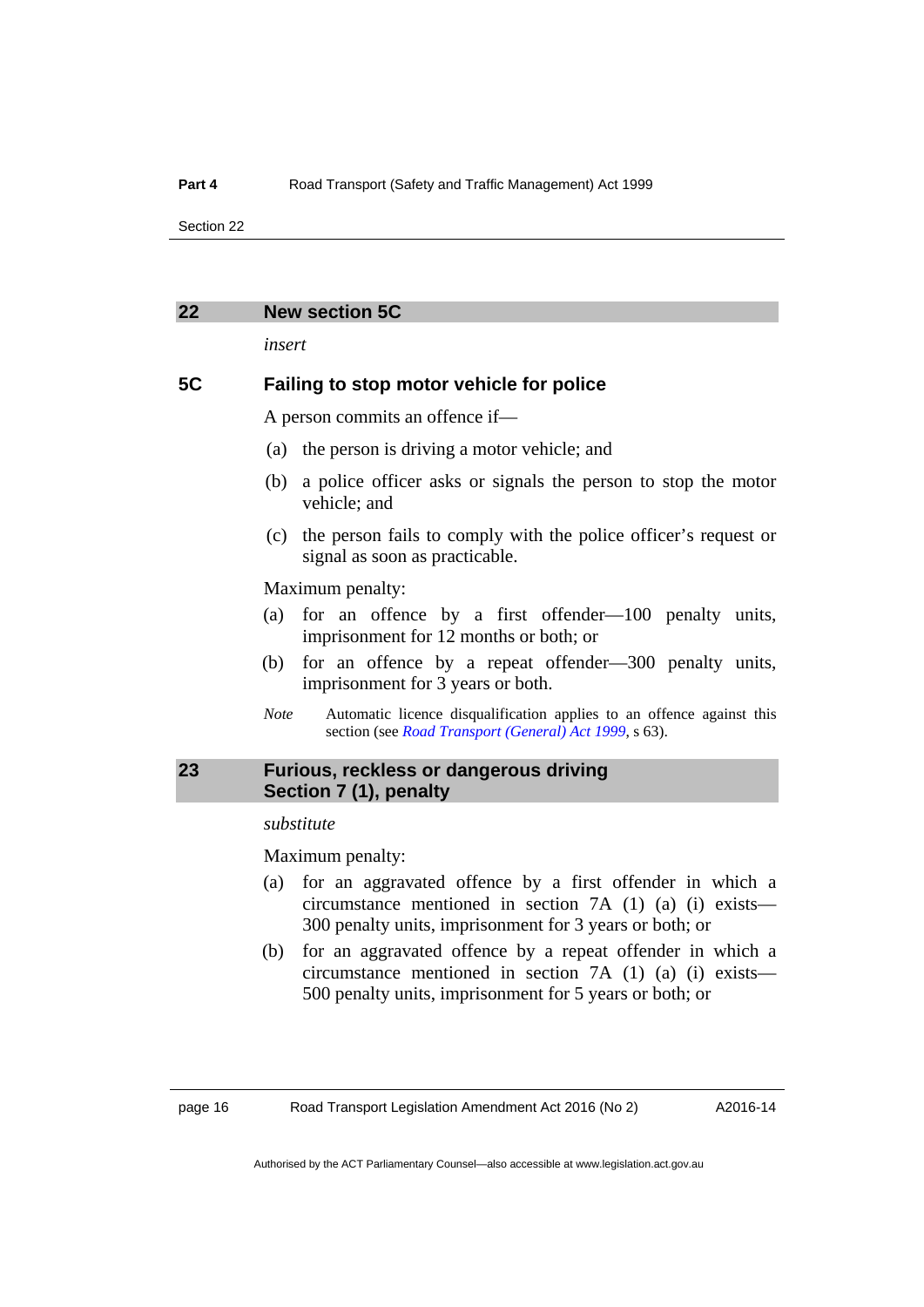- (c) for any other aggravated offence—200 penalty units, imprisonment for 2 years or both; or
- (d) in any other case—100 penalty units, imprisonment for 12 months or both.

### <span id="page-20-0"></span>**24 Aggravated offence—furious, reckless or dangerous driving Section 7A (1) (a) (i)**

*substitute* 

 (i) the person failed to comply, as soon as practicable, with a request or signal given by a police officer to stop the motor vehicle;

### <span id="page-20-1"></span>**25 Meaning of** *first offender* **and** *repeat offender***—div 2.3 Section 10AA (5), definition of** *impounding offence***, new paragraph (ba)**

*insert* 

(ba) section 5C (Failing to stop motor vehicle for police);

### <span id="page-20-2"></span>**26 Impounding or forfeiture of vehicles on conviction etc for certain offences Section 10B (1)**

*substitute* 

- (1) This section applies if a court convicts a person, or finds a person guilty, of an offence against—
	- (a) section 5A (Races, attempts on speed records, speed trials etc); or
	- (b) section 5B (Improper use of motor vehicle); or
	- (c) section 5C (Failing to stop motor vehicle for police).

A2016-14

Road Transport Legislation Amendment Act 2016 (No 2)

page 17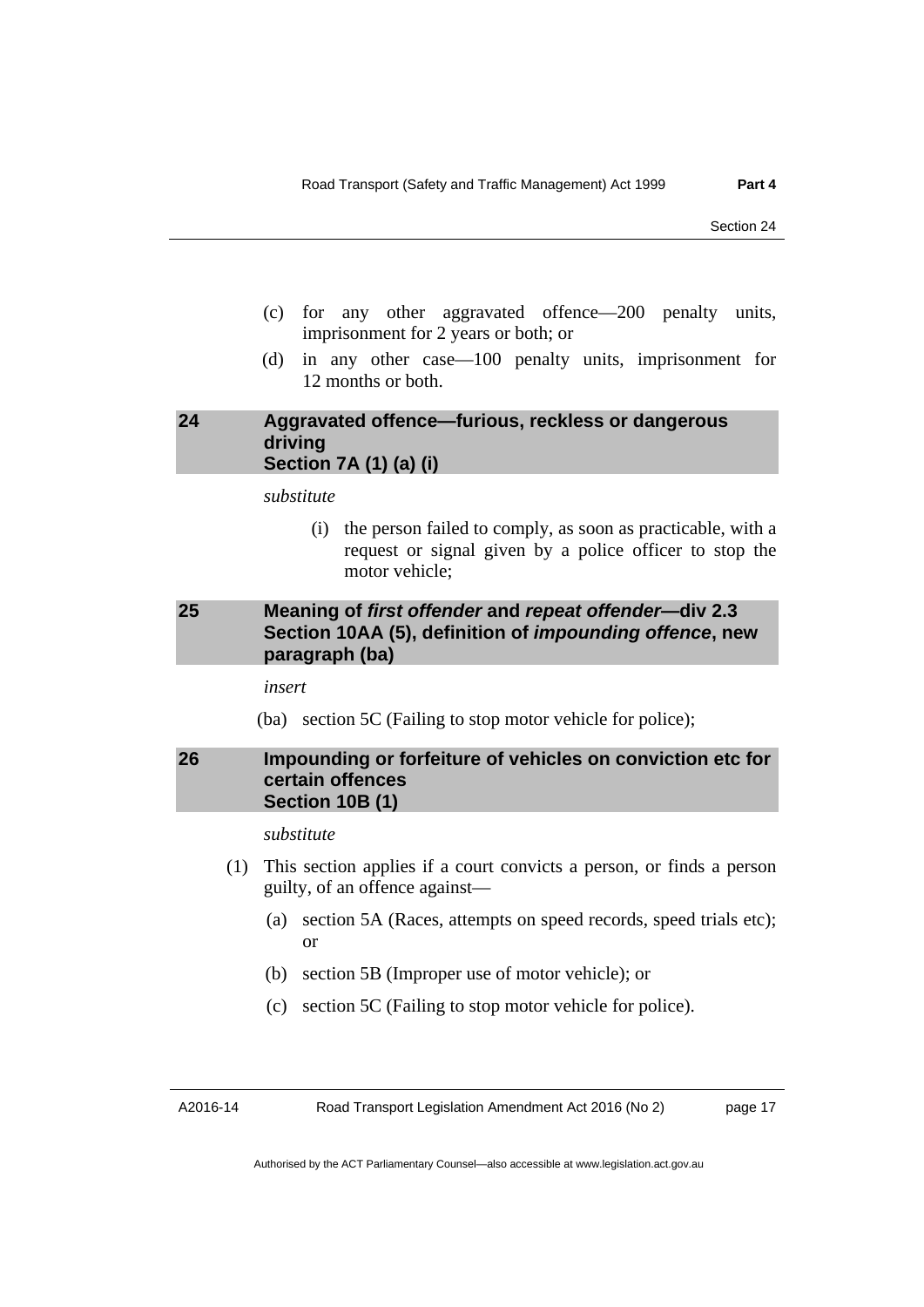- (1A) The motor vehicle used by the person in committing the offence is—
	- (a) for a first offender—to be impounded for 3 months, unless the court otherwise orders under subsection (2); or
	- (b) for a repeat offender—forfeited to the Territory, unless the court otherwise orders under subsection (2).

### <span id="page-21-0"></span>**27 Section 10B (6) (a)**

*after* 

section 5B

*insert* 

, section 5C

### <span id="page-21-1"></span>**28 Powers of police officers to issue surrender notices for motor vehicles Section 10BA (1)**

*omit everything after* 

committing

*substitute* 

an offence against—

- (a) section 5A (Races, attempts on speed records, speed trials etc); or
- (b) section 5B (Improper use of motor vehicle); or
- (c) section 5C (Failing to stop motor vehicle for police).

A2016-14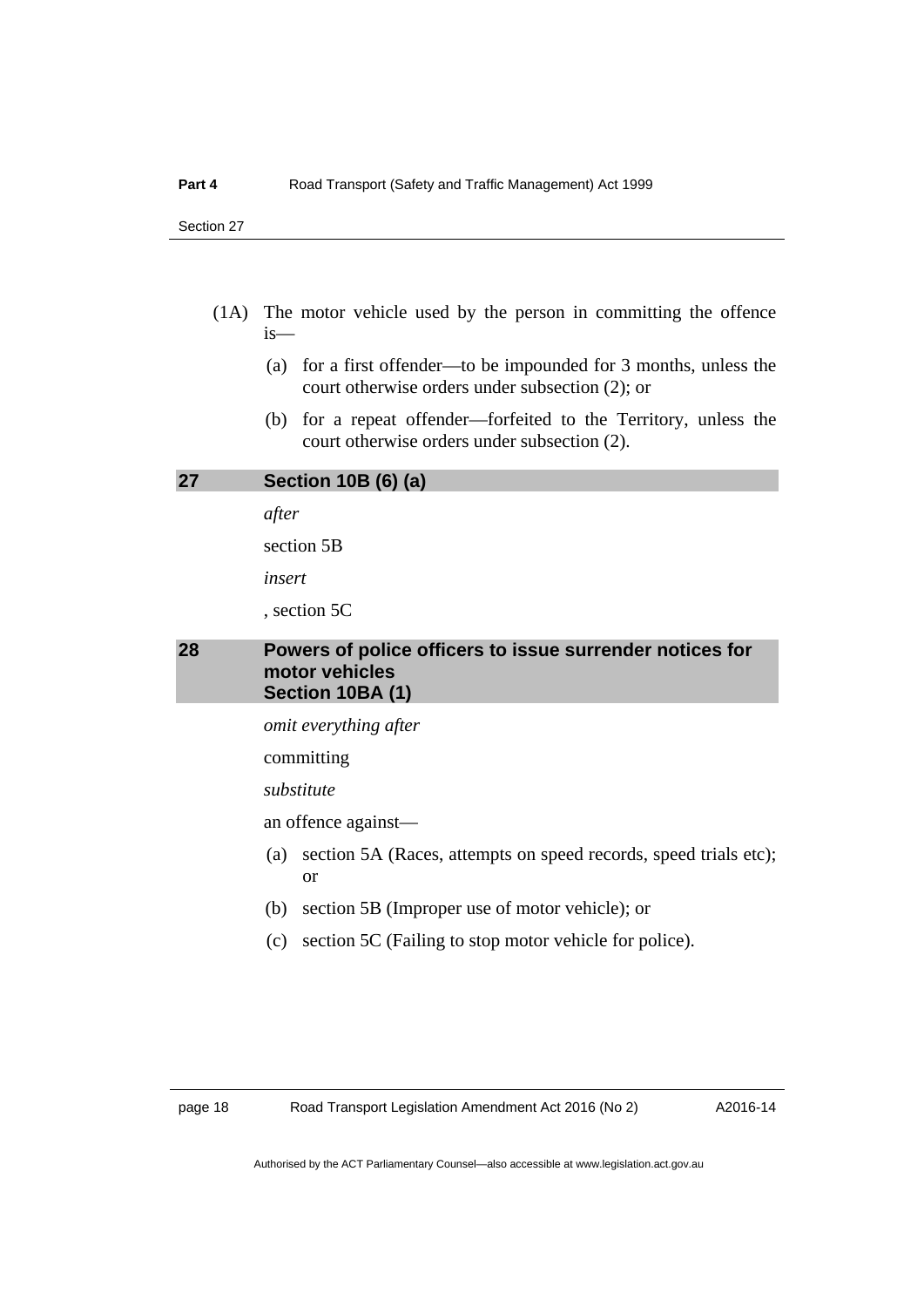### <span id="page-22-0"></span>**29 Powers of police officers to seize and impound vehicles used in committing certain offences Section 10C (1) (a)**

*omit everything after* 

offence

*substitute* 

against—

- (i) section 5A (Races, attempts on speed records, speed trials etc); or
- (ii) section 5B (Improper use of motor vehicle); or
- (iii) section 5C (Failing to stop motor vehicle for police); or

<span id="page-22-1"></span>**30 Section 10C (3)** 

*omit everything before paragraph (a), substitute* 

(3) The police officer may seize the motor vehicle from—

### <span id="page-22-2"></span>**31 New section 10C (3A) and (3B)**

### *insert*

- (3A) If subsection (1) (a) (iii) applies, the police officer may seize the motor vehicle from a place other than a road or road related area or other public place without the consent of the owner or occupier of the place if the police officer believes on reasonable grounds that the motor vehicle is at the place, but in seizing the vehicle may not—
	- (a) enter any building on the place, other than a garage, shed or other structure where the police officer believes on reasonable grounds that the motor vehicle is located; or
	- (b) remain at the place for longer than is necessary to seize the vehicle or determine that the vehicle is not at the property.

A2016-14

page 19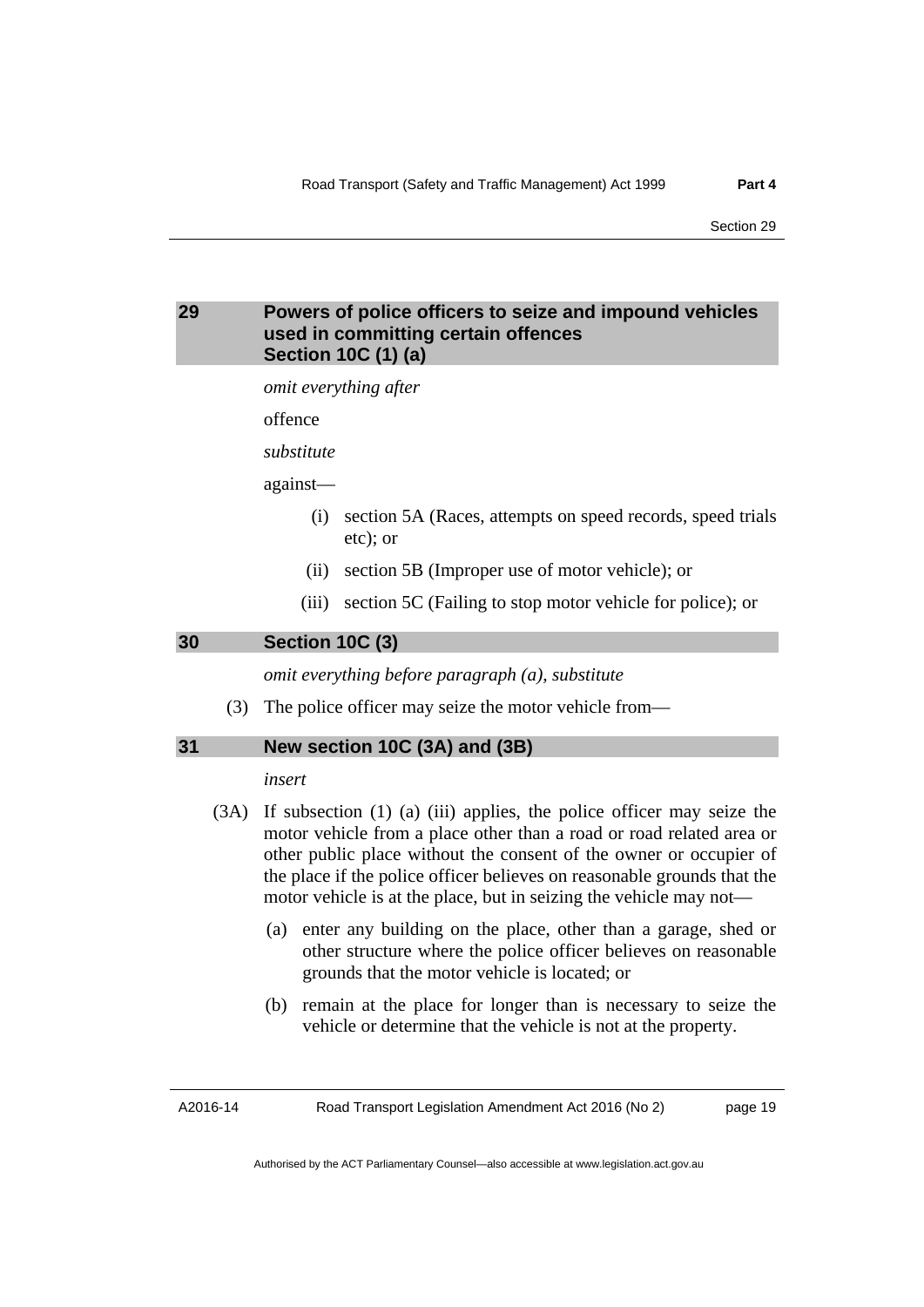- (3B) For subsection (3A) the police officer may use the force that is necessary and reasonable in the circumstances to—
	- (a) enter a place or structure where the police officer believes on reasonable grounds the motor vehicle is located; and
	- (b) seize the vehicle.

### <span id="page-23-0"></span>**32 Section 10C (8), new definition of** *garage*

### *insert*

*garage* includes a garage attached to a residential building.

### <span id="page-23-1"></span>**33 Registered operator and interested people to be notified Section 10D (2)**

*after* 

section 5B (Improper use of motor vehicle)

*insert* 

, section 5C (Failing to stop motor vehicle for police)

### <span id="page-23-2"></span>**34 Keeping of certain vehicles seized or surrendered Section 10E (6), definition of** *relevant offence***, new paragraph (ba)**

*insert* 

(ba) section 5C (Failing to stop motor vehicle for police); or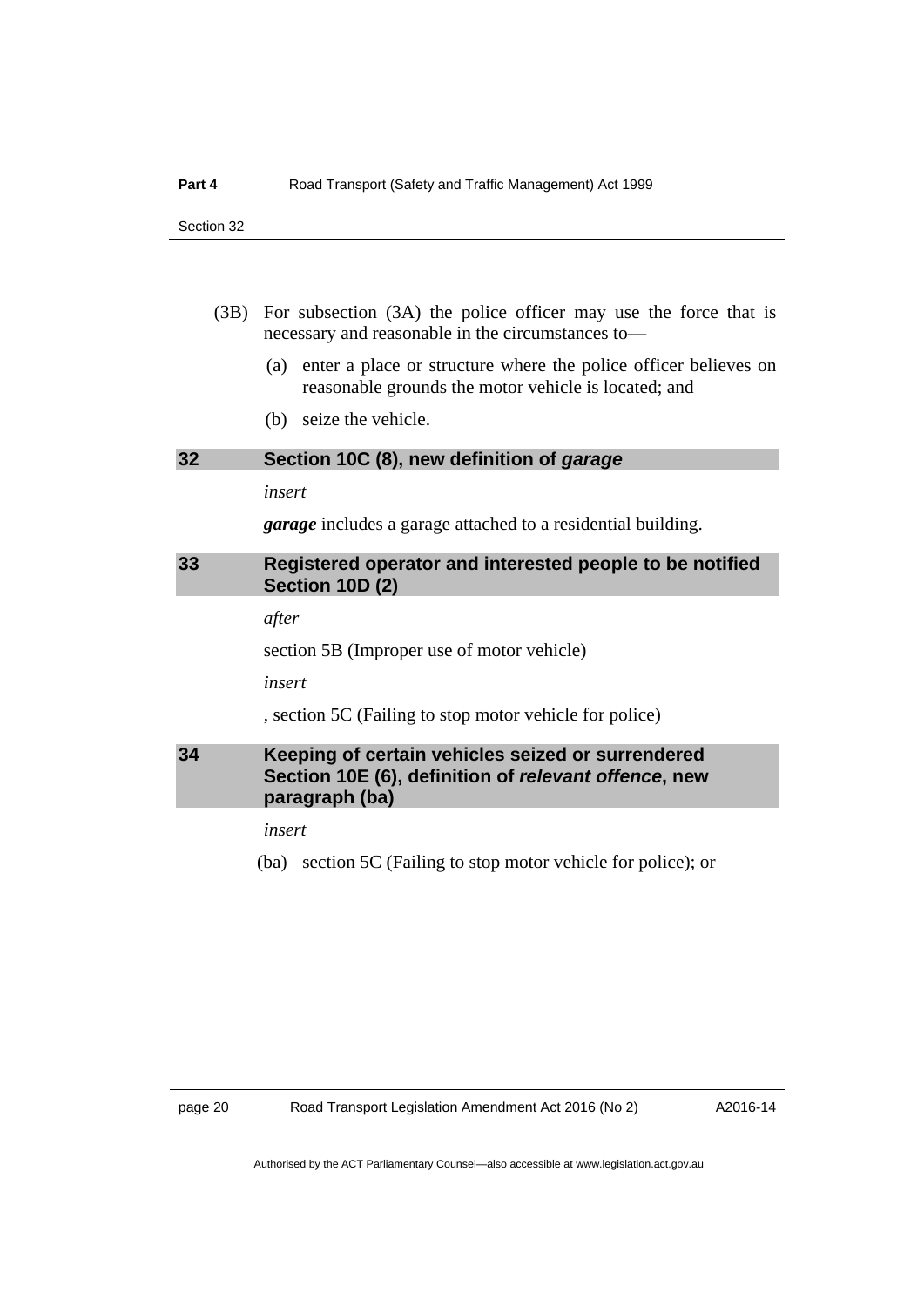### <span id="page-24-0"></span>**35 Dictionary, definitions of** *first offender* **and** *repeat offender*

### *substitute*

### *first offender*—

- (a) for division 2.1 (Speeding and other dangerous driving offences)—see section 5AB; and
- (b) for division 2.3 (Seizure, impounding and forfeiture of vehicles for certain offences)—see section 10AA.

### *repeat offender*—

- (a) for division 2.1 (Speeding and other dangerous driving offences)—see section 5AB; and
- (b) for division 2.3 (Seizure, impounding and forfeiture of vehicles for certain offences)—see section 10AA.

A2016-14

page 21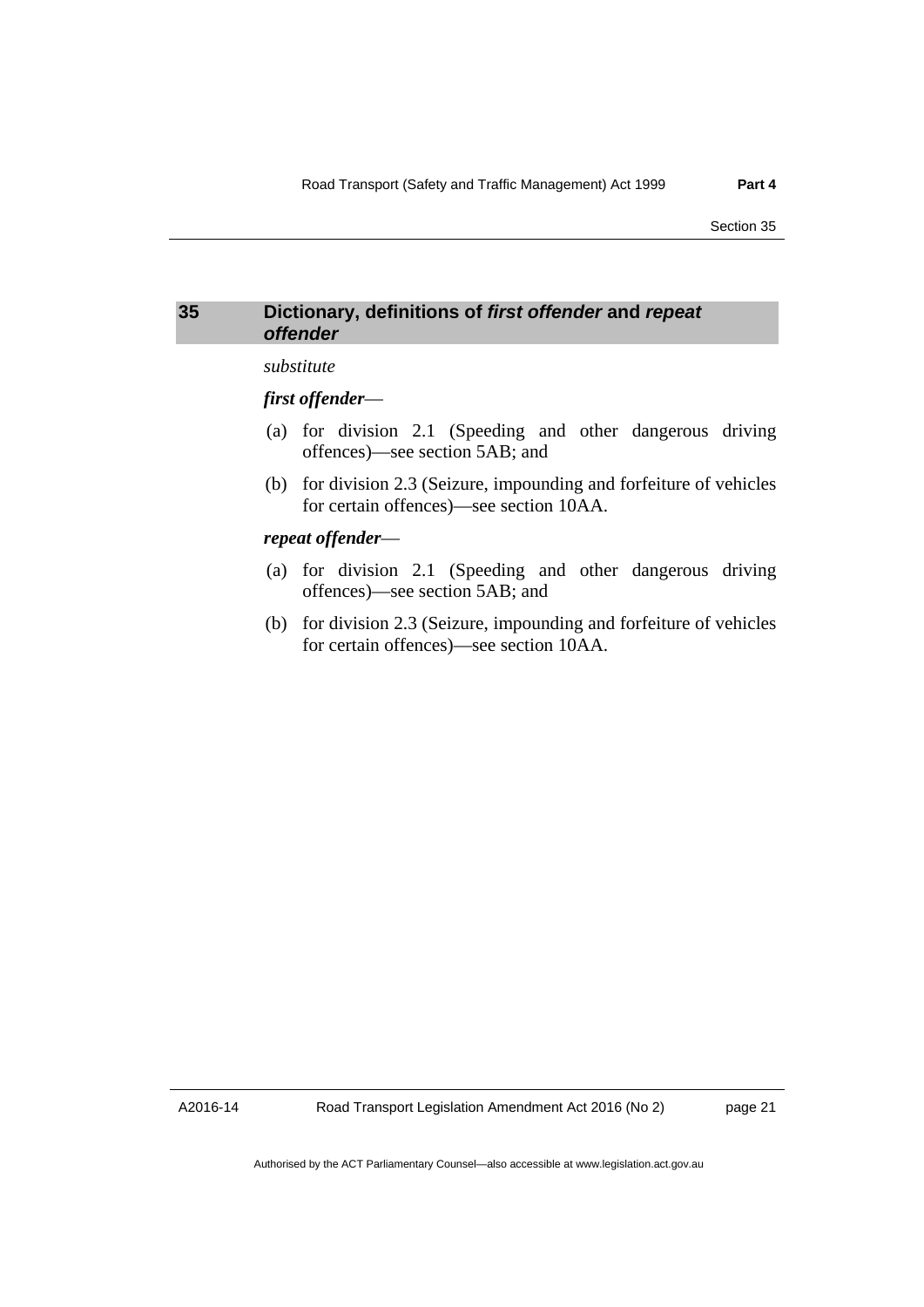### Part 5 **Road Transport (Safety and Traffic Management) Regulation 2000**

Section 36

# <span id="page-25-0"></span>**Part 5 Road Transport (Safety and Traffic Management) Regulation 2000**

<span id="page-25-2"></span><span id="page-25-1"></span>

| 36  | Section 109 heading                           |
|-----|-----------------------------------------------|
|     | substitute                                    |
| 109 | Additional police powers—removing parked cars |
| 37  | Section 109 (1) and (2)                       |

*omit*